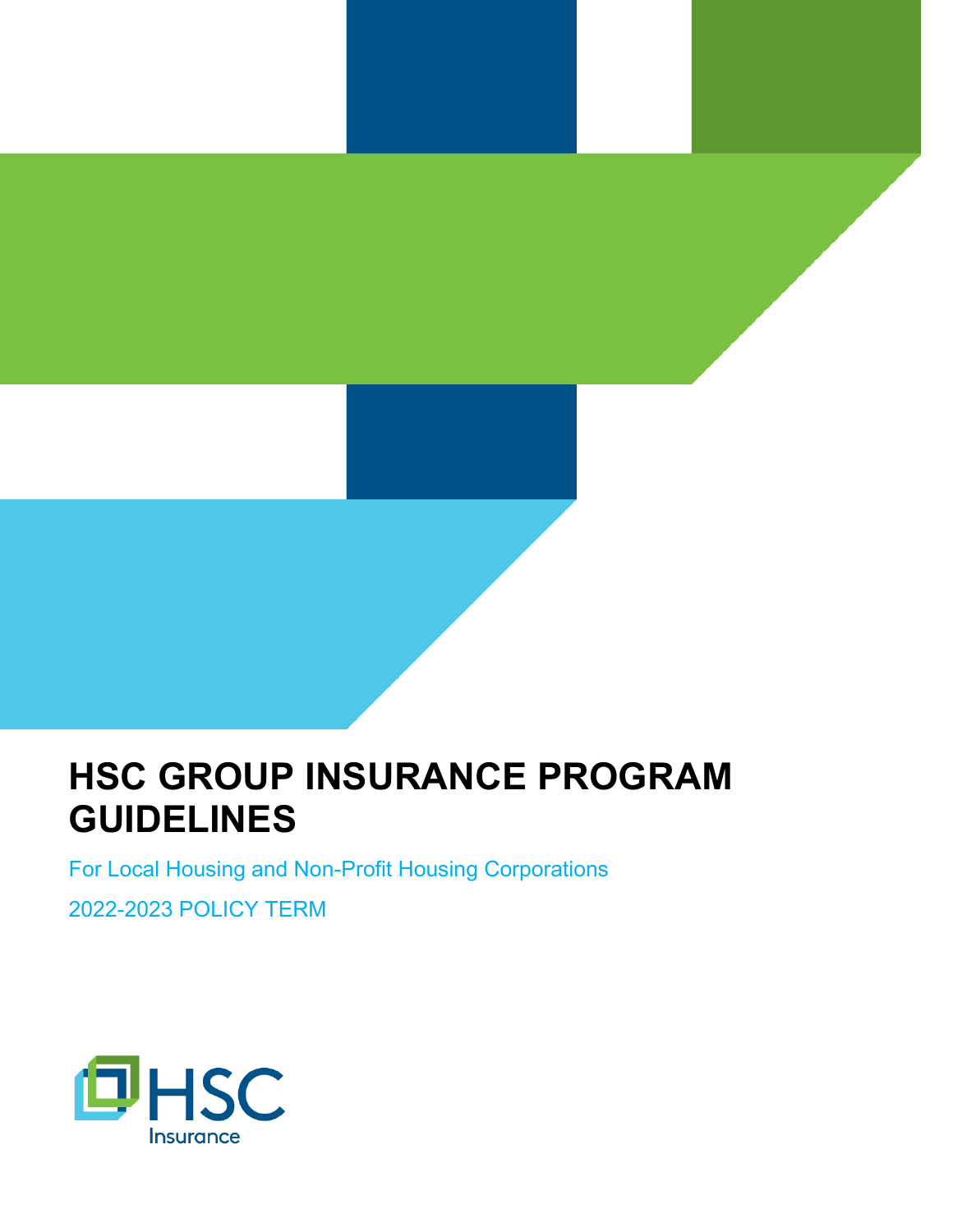## **Have questions? We're here to help.**

As a non-profit focused exclusively on housing, HSC works for the sector – not for an insurance company or a for-profit shareholder. Our goal is simple: to connect housing providers and tenants with expert risk management advice and to ensure that our clients are adequately and cost-effectively covered.

If you have any questions on these guidelines or your insurance coverage, please contact:

#### **Jenny Gloria**

Senior Manager, Insurance & Risk HSC Insurance Inc. 30 Duncan Street, Suite 501 Toronto, ON M5V 2C3 Phone: 1-866-268-4451 ext. 314 Email: [jgloria@](mailto:jgloria)hscorp.ca [www.hscorp.ca](http://www.hscorp.ca/)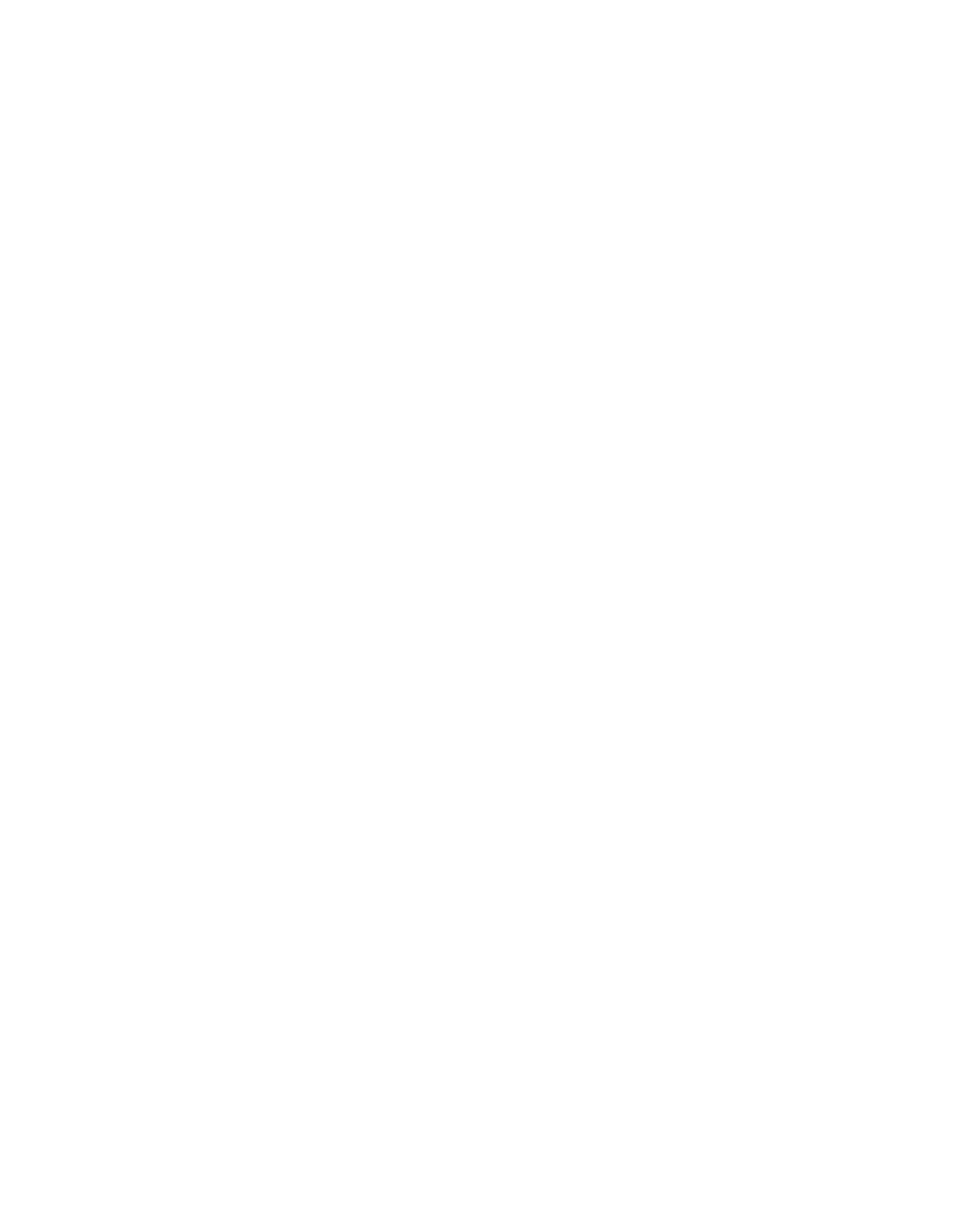## **Contents**

| $1_{\cdot}$ |                                                                       |
|-------------|-----------------------------------------------------------------------|
|             | $\bullet$                                                             |
| 2.          |                                                                       |
|             | $\bullet$                                                             |
|             | $\bullet$                                                             |
|             | $\bullet$                                                             |
|             | Competitive Procurement: How we obtain competitive rates<br>$\bullet$ |
| 3.          |                                                                       |
|             | $\bullet$                                                             |
| 4.          |                                                                       |
|             | $\bullet$                                                             |
|             | $\bullet$                                                             |
|             | $\bullet$                                                             |
|             |                                                                       |
|             | $\bullet$                                                             |
| 5.          |                                                                       |
| 6.          |                                                                       |
| 7.          |                                                                       |
|             |                                                                       |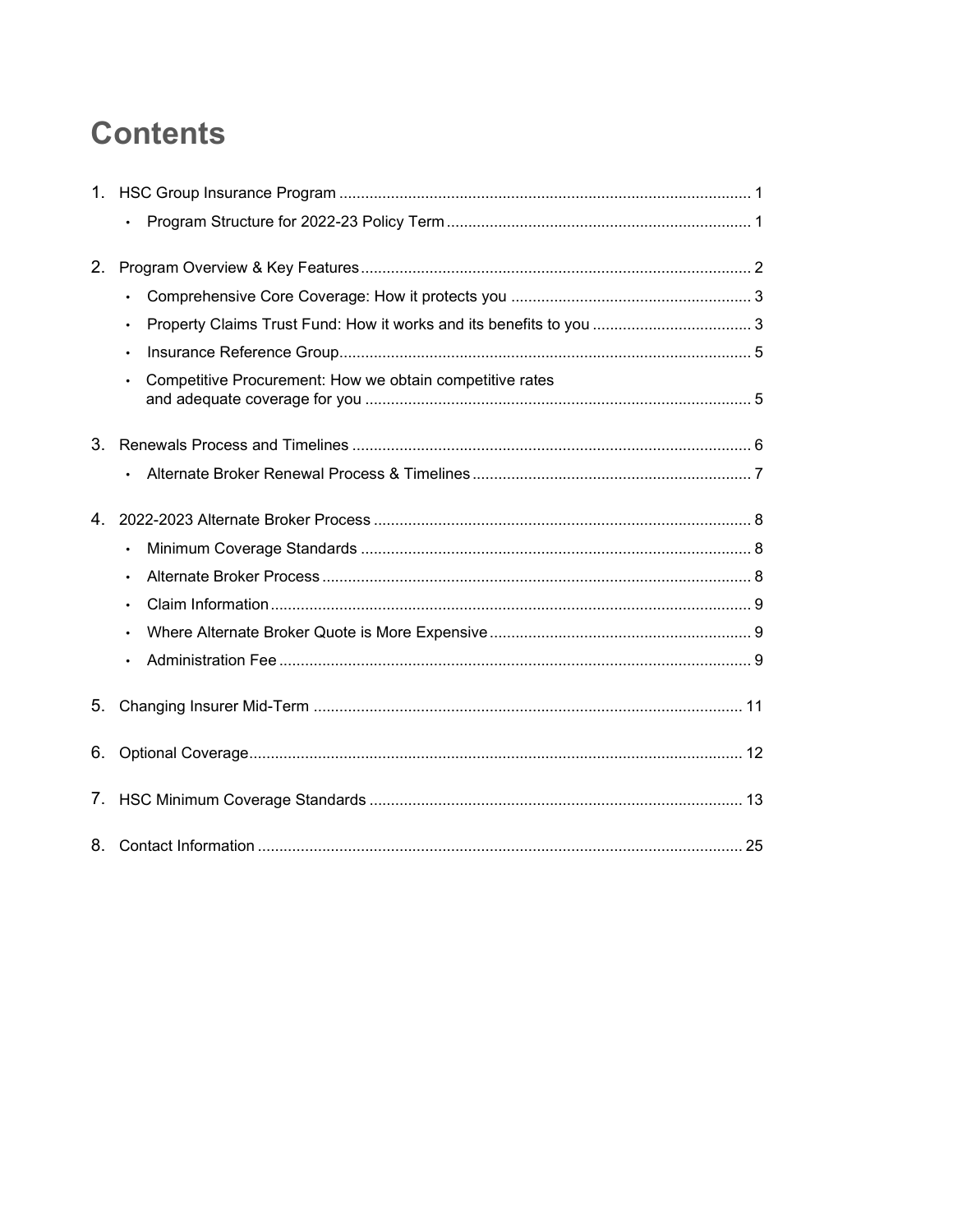## HSC Group Insurance Program

HSC is mandated by the *Housing Services Act* (HSA) to provide and manage a group insurance program for prescribed housing providers. In order to provide this group insurance program, HSC has created a fully owned subsidiary called HSC Insurance Inc., a licensed Ontario insurance brokerage. All activities regulated under Ontario's *Registered Insurance Brokers Act* are undertaken by HSC Insurance Inc. Our goal is to ensure program participants receive the lowest overall cost of risk for their housing portfolios while obtaining superior insurance coverages specifically designed to meet the unique needs of the social housing sector.

The purpose of this guideline is to provide an overview of the HSC Group Insurance Program, its key features and its associated processes, procedures and deadlines.

### **Program Structure for 2022-23 Policy Term**

The program's structure for 2022/23 will remain similar to the structure that has been in place for the past several years. To best address the needs of providers of varying sizes and to attract and negotiate the best coverage and prices from insurers, the group is divided into two streams. **Stream A** comprises of providers with total insured values under \$100M. **Stream B** comprises of providers with total insured values over \$100M or manages over 10,000 units.

| <b>Program Attribute</b><br>for 2022/23:                         | <b>Stream A</b>                                                                                                                                                                                                                                                                                                                                                                        | <b>Stream B</b>                                                                                                                                                                                                              |  |
|------------------------------------------------------------------|----------------------------------------------------------------------------------------------------------------------------------------------------------------------------------------------------------------------------------------------------------------------------------------------------------------------------------------------------------------------------------------|------------------------------------------------------------------------------------------------------------------------------------------------------------------------------------------------------------------------------|--|
| <b>Alternate Brokers</b>                                         | Available to all providers based on minimum coverage standards and price<br>competitiveness (see section 4)                                                                                                                                                                                                                                                                            |                                                                                                                                                                                                                              |  |
| <b>Property Claims</b><br><b>Trust Fund</b>                      | Combined Stream A and Stream B Property Claims Trust Fund to control<br>number and dollar amount of claims that are payable by insurer and to finance<br>smaller, more common claims (see section 3)                                                                                                                                                                                   |                                                                                                                                                                                                                              |  |
| <b>Property Claims</b><br><b>Trust Fund</b><br><b>Thresholds</b> | Pays out insured property claims<br>between provider's individual<br>deductible and \$1M (see section 3)                                                                                                                                                                                                                                                                               | Pays out insured property claims<br>between provider's individual<br>deductible and \$2.5M                                                                                                                                   |  |
| <b>Credits</b>                                                   | Property coverage premium credits are available to providers where providers<br>have implemented the following risk mitigation mechanisms:<br>Mandated non-smoking buildings<br>$\bullet$<br>Mandated tenants insurance and monitoring of tenant insurance<br>$\bullet$<br>Installation of stove top safety elements installed in every unit within an<br>$\bullet$<br>entire building |                                                                                                                                                                                                                              |  |
| <b>Customer Service</b>                                          | Face-to-face support via regional<br>representatives; Managing Risky<br><b>Business communications; additional</b><br>learning tools and techniques for<br>proactive risk management; education<br>on insurance fundamentals                                                                                                                                                           | <b>Customer service and claims</b><br>management approach that<br>recognizes in-house risk<br>management capacity; face-to-face<br>support via regional representatives;<br><b>Managing Risky Business</b><br>communications |  |

The table below outlines common features as well as differences in program attributes.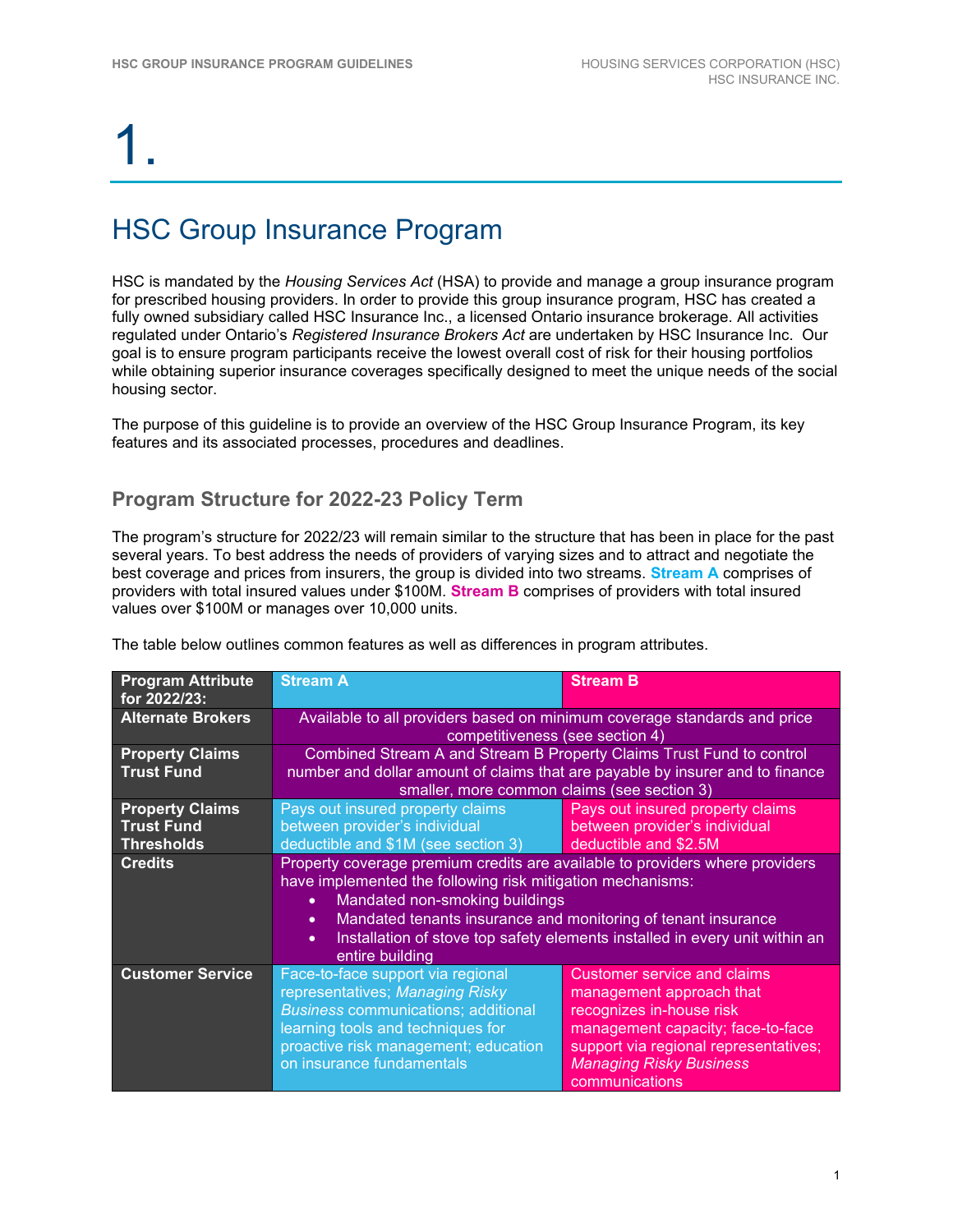## Program Overview & Key Features

Social housing providers are different from private sector landlords or municipal landlords. As a sector we have residents with different needs and we operate as businesses differently – in the way we are financed, the way we are governed and the rules and regulations we must operate under. The HSC Group Insurance Program offers a comprehensive insurance service that is designed to meet the unique needs of social housing providers in Ontario.

The philosophy behind the program is twofold:

- To ensure that providers have adequate insurance coverage at the best possible price so they are protected when accidents or disasters occur.
- To help providers, and the sector as a whole manage risk. This philosophy is embodied by the key design, processes and principles that govern HSC's group program.

| Ensuring adequate coverage at the best<br>possible price                                                                                                                                                                                                                                                                                                                                                                                                                                                                                                                                            | <b>Helping reduce risks</b>                                                                                                                                                                                                                                                                                                                                                                                                                                                                                                                                                                                   |  |
|-----------------------------------------------------------------------------------------------------------------------------------------------------------------------------------------------------------------------------------------------------------------------------------------------------------------------------------------------------------------------------------------------------------------------------------------------------------------------------------------------------------------------------------------------------------------------------------------------------|---------------------------------------------------------------------------------------------------------------------------------------------------------------------------------------------------------------------------------------------------------------------------------------------------------------------------------------------------------------------------------------------------------------------------------------------------------------------------------------------------------------------------------------------------------------------------------------------------------------|--|
| Established core coverages based on the<br>business of social housing<br>Participants benefit from the power of the<br>$\bullet$<br>group to leverage the best rates possible<br>for the group<br>Streamed program design based on<br>$\bullet$<br>insured values enables us to attract and<br>negotiate the best coverages and prices<br>from insurers<br>Utilize a stringent procurement process<br>for the broker, insurer and third-party<br>adjuster<br>Enable providers to opt for lowest cost<br>$\bullet$<br>coverage that meets minimum coverage<br>standards with a clear and transparent | Offer targeted training and support to help our<br>$\bullet$<br>clients reduce future claims based on<br>historical loss information<br>Support individual participants in identifying<br>$\bullet$<br>and reducing risks via advice available<br>through HSC Insurance Inc., HSC's wholly-<br>owned insurance brokerage<br>Advocate on behalf of the participants to the<br>$\bullet$<br>Province on the unique needs of social<br>housing providers based on historical loss<br>information and research<br>Offer optional coverages for providers with<br>$\bullet$<br>additional, business-specific needs |  |
| process                                                                                                                                                                                                                                                                                                                                                                                                                                                                                                                                                                                             |                                                                                                                                                                                                                                                                                                                                                                                                                                                                                                                                                                                                               |  |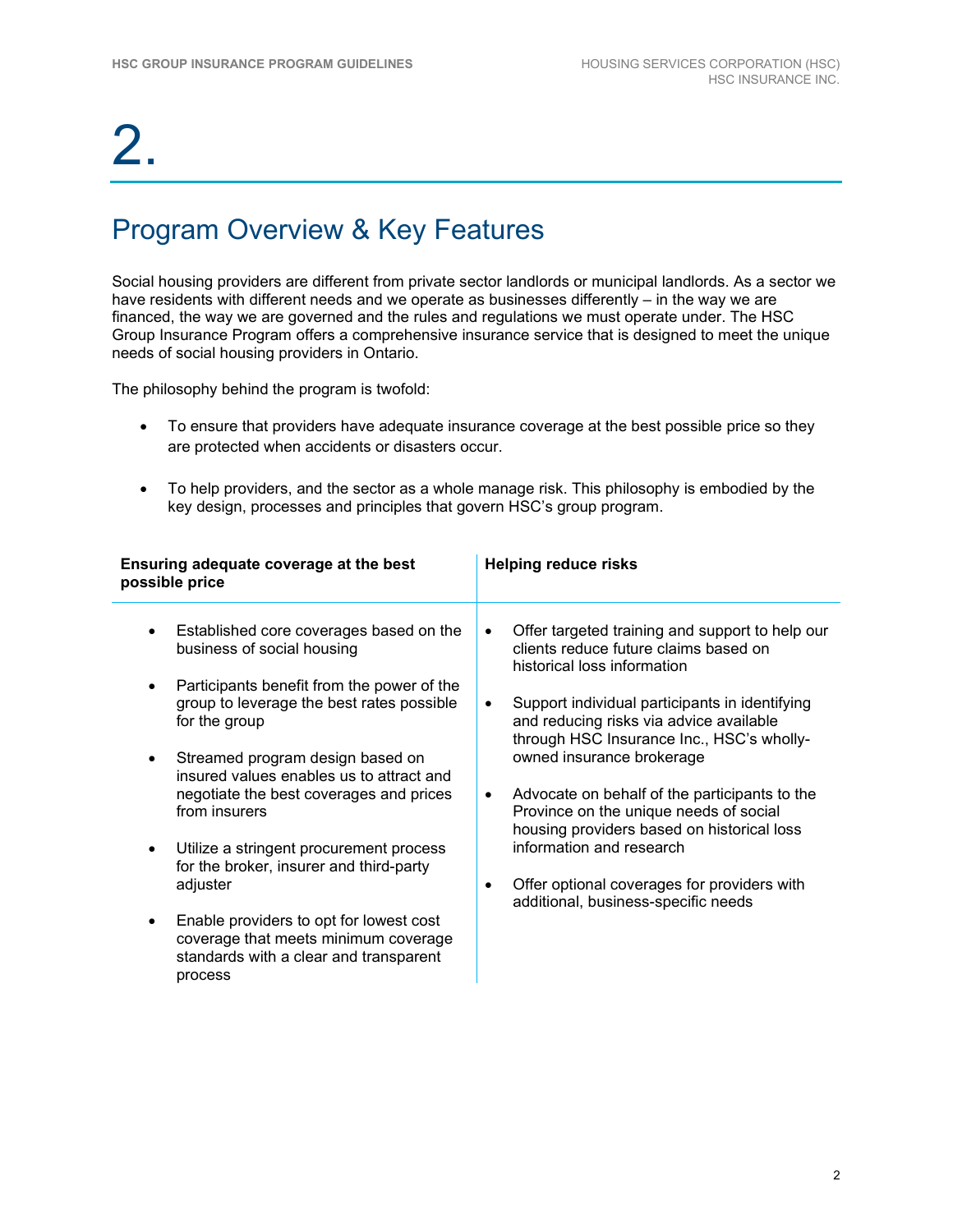### **Comprehensive Core Coverage: How it protects you**

The HSC Group Insurance Program delivers six basic core coverages that are automatically included when we issue your insurance quote. These core coverages represent our minimum coverage standards and are focused on helping protect your building asset and protecting your organization and people when emergencies occur.

| Protecting your building asset                                                                                                                                                                                                                | Protecting your organization and people                                                                                                                                                                                                                                                                                                                                  |
|-----------------------------------------------------------------------------------------------------------------------------------------------------------------------------------------------------------------------------------------------|--------------------------------------------------------------------------------------------------------------------------------------------------------------------------------------------------------------------------------------------------------------------------------------------------------------------------------------------------------------------------|
| Property Insurance: Covers you for damage to,<br>or the loss of your buildings, contents and<br>equipment and the loss of income and extra<br>expenses indirectly resulting from an insured<br>peril such as fire or water damage. Additional | <b>Commercial General Liability: Protects you</b><br>against liability for bodily injury, including death, and<br>third-party property damage arising out of the<br>premises and its operations.                                                                                                                                                                         |
| insurance is in place to assist tenants with their<br>Additional Living Expenses following insured<br>events.                                                                                                                                 | <b>Umbrella Liability: Protects your assets and future</b><br>income in addition to your primary policies. Unlike<br>excess insurance, which goes into effect only when<br>all underlying policies are totally exhausted,                                                                                                                                                |
| Equipment Breakdown Insurance (also called<br>Boiler & Machinery): Covers most equipment<br>breakdowns, including mechanical and electrical                                                                                                   | umbrella liability is able to "drop down" to fill<br>coverage gaps in underlying policies.                                                                                                                                                                                                                                                                               |
| systems and those that are under pressure in<br>your building (e.g. boilers, electrical<br>transformers, HVAC systems, fire alarm and<br>security systems and backup generators).                                                             | <b>Comprehensive Crime: Provides coverage for</b><br>employee dishonesty, forgery or alteration,<br>computer fraud, funds transfer fraud, kidnapping,<br>ransom or extortion, money and securities, money<br>orders and counterfeit currency.                                                                                                                            |
|                                                                                                                                                                                                                                               | Directors' & Officers' Liability: Provides coverage<br>for corporate directors and officers against claims<br>for financial loss arising from any alleged wrongful<br>act in directing the business of a corporation. It<br>covers the associated legal, accounting, adjusting<br>and investigation expenses, compensatory<br>damages and punitive or exemplary damages. |

In addition to these core coverages, HSC also offer a full suite of optional coverages to meet specialized needs. A listing of these is included in **Appendix A**.

#### **Property Claims Trust Fund: How it works and its benefits to you**

Since the 2011/12 policy term, HSC has incorporated a Property Claims Trust Fund into its program design. The Property Claims Trust Fund works like a group deductible to pay the expected level of property insured claims. Insurers only pay for (i) larger catastrophic property insured claims in excess of the per claim limit (\$1M for Stream A and \$2.5M for Stream B); and (ii) all further claims in the event that the Property Claims Trust Fund is fully depleted during the policy term.

There are many benefits to having a Property Claims Trust Fund:

- Mitigates overall cost of risk of the group program by funding the smaller, more common claims
- Transfers the cost of insuring and funding the larger unexpected claims to the insurer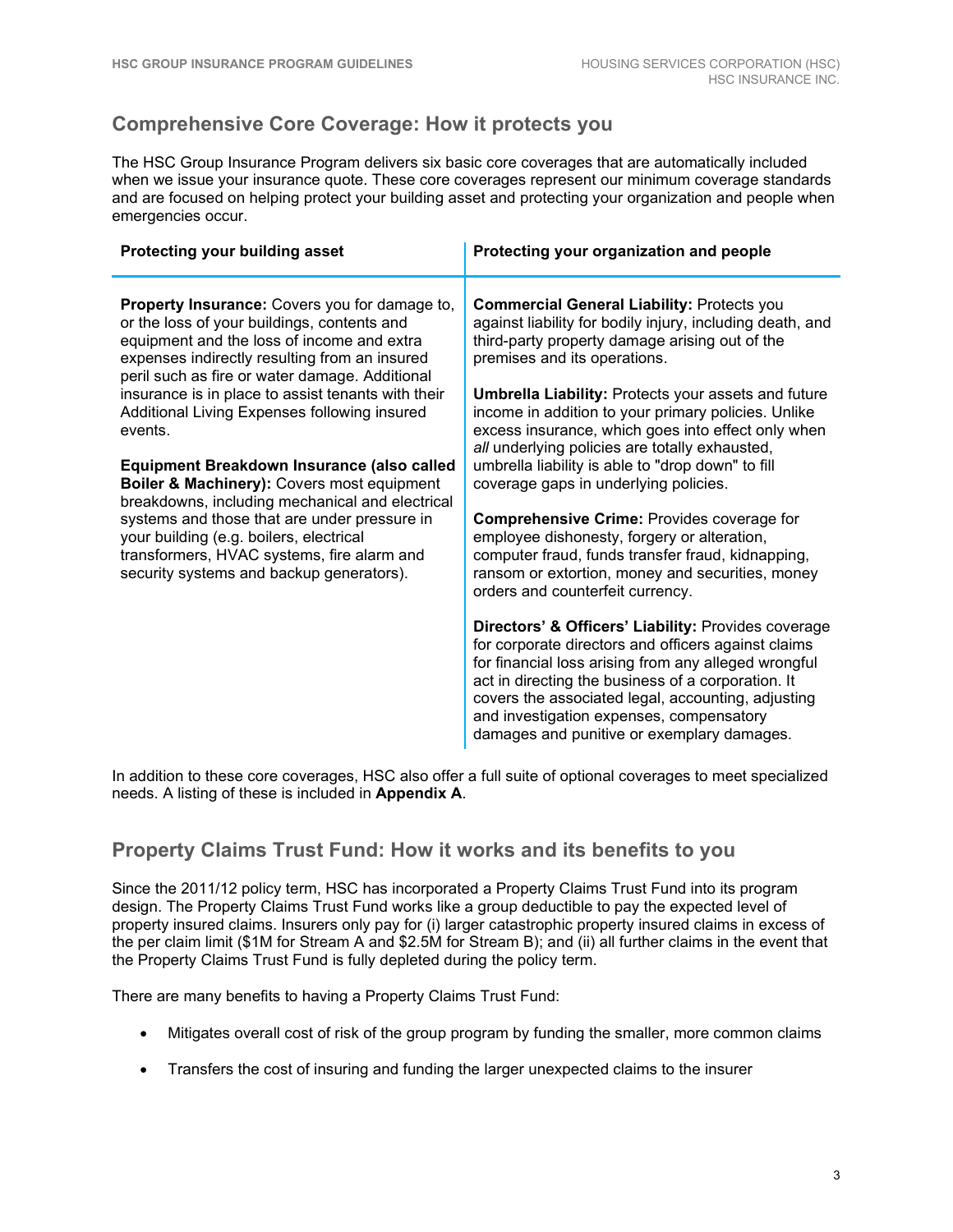- Reports can be generated from loss data, providing members with information regarding claim frequency and type that may guide and support risk control
- Enables targeted risk management support for the type of claims that are most common in the program

By gaining a better understanding of the types of claims and working with providers to develop risk management strategies, there is an opportunity to reduce claims and thereby create a surplus that remains with the group, not the insurance company.

The Property Claims Trust Fund relates only to the property insurance component of your insurance. A portion of your property premium is paid directly to the Property Claims Trust Fund. Your premium invoice will identify your Property Claims Trust Fund contribution amount. Contributions into the Property Claims Trust Fund are held in trust by HSC and used by the adjusters to pay claims.

The amount of the Property Claims Trust Fund is determined annually by the insurer based on projected claims for the upcoming policy term considering the claims history of the program and greater insurance industry trends and benchmarks. The program broker negotiates with the insurer on behalf of the providers to identify a Property Claims Trust Fund amount that provides the most competitive program premiums for providers. Generally speaking, the aggregate Fund amount will be an amount that is projected to cover the majority of expected claims during the policy term, resulting in a lower premium charged by the insurer for excess coverage.

Funds in the Property Claims Trust Fund are held in an interest bearing account and all interest earned is credited to the Fund's balance. Funds for each policy term are held separately. The Property Claims Trust Fund is used exclusively to pay for insured property claims occurring during the applicable policy period.

In the event that there is a surplus in the Property Claims Trust Fund at the end of the policy year and once all claims from that year have been closed off, surplus funds will be used for the benefit of the group through one or more of the following applications:

- Credits made available to all members during the applicable policy term who have continued to be members to the present date, uninterrupted
- Credits made available to all members during the applicable policy term who have continued to be members to the present date, uninterrupted, and who did not make a claim during the applicable policy year
- Retention to increase the size of the Property Claims Trust Fund or offset premium increases in subsequent years in the event of hardening insurance market conditions
- Retention to offset the impacts of extreme and out of the ordinary claims in subsequent years
- Such other use as is determined to be in the best interests of the group, in consultation with the sector-led Insurance Reference Group

Decisions regarding the use of Property Claims Trust Fund surpluses are made by HSC in the best interests of the group. The Insurance Reference Group will be consulted prior to any decision regarding the use of a surplus.

HSC periodically provides updates on the status of the Property Claims Trust Fund via its quarterly program communication, *Managing Risky Business*. In addition, the Program's Insurance Reference Group monitors the Property Claims Trust Fund and provides advice and support to HSC on developing risk management strategies to best utilize the Fund.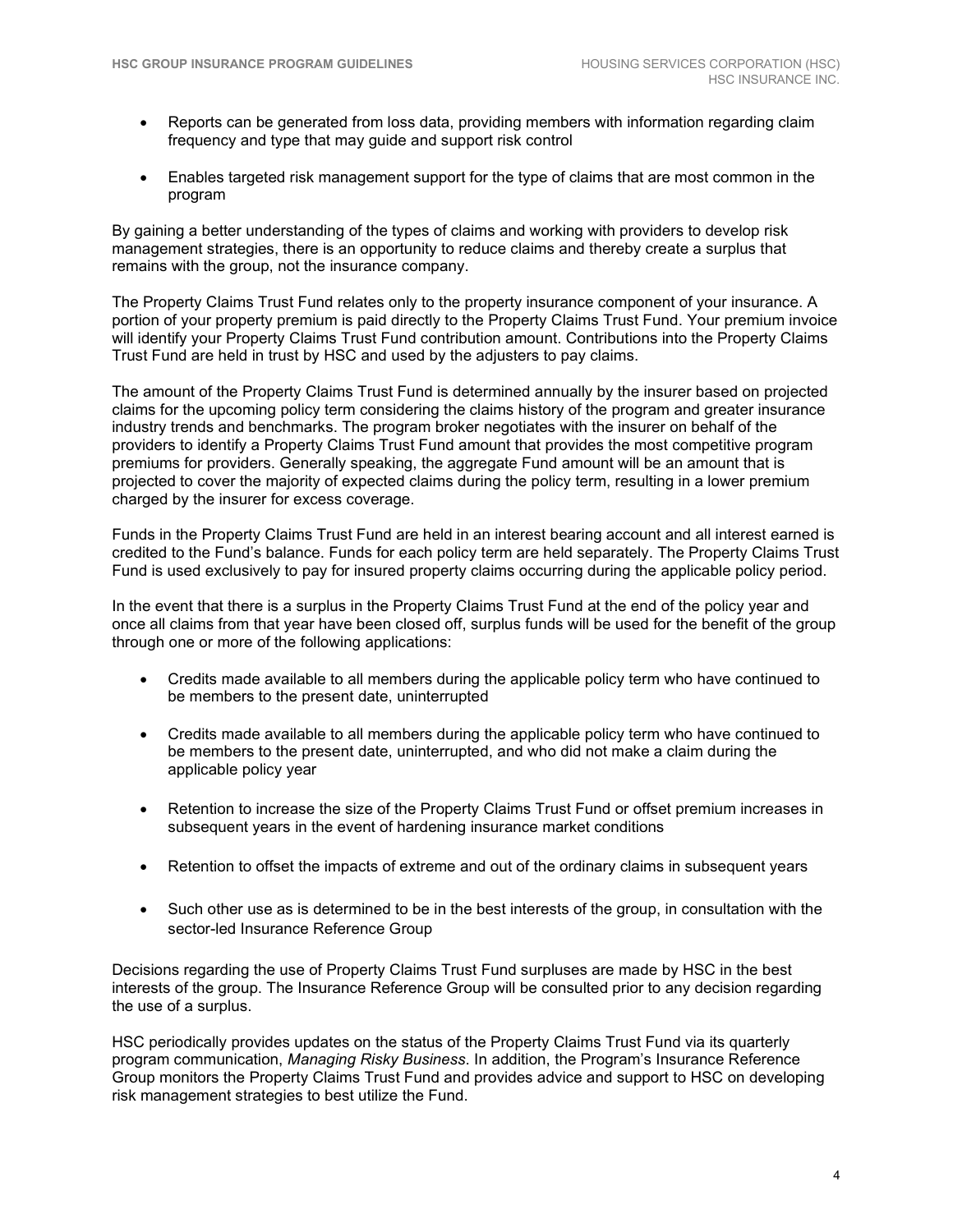If you have any questions on the Property Claims Trust Fund, please contact HSC at [insurance@hscorp.ca.](mailto:insurance@hscorp.ca)

#### **Insurance Reference Group**

The Insurance Reference Group is an advisory committee made up of member representatives (including Service Managers and housing providers of different sizes) and risk management experts. The Insurance Reference Group works to continually improve the quality of the HSC Group Insurance Program by providing focused feedback based on user experiences. The Group will meet at least twice per year and provide advice, recommendations and insights to HSC related to the following:

- The Property Claims Trust Fund (i.e., operating rules, structure and surpluses)
- Proposed changes to the HSC Group Insurance Program and related policies
- Marketing and communications strategies

Members of the Insurance Reference Group are appointed by HSC for a 3-year term and are eligible for reappointment. A list of current members can be found on HSC's website. In carrying out its duties, the Insurance Reference Group is supported by HSC staff, as necessary.

#### **Competitive Procurement: How we obtain competitive rates and adequate coverage for you**

To ensure that we can secure the coverages that housing providers need and our insurance rates are as affordable and competitive as possible, HSC conducts a competitive procurement process on behalf of program participants. We follow a stringent procurement process and regularly tender each component of the group insurance program in the insurance marketplace.

- **Broker and Adjuster:** HSC issues a public Request for Proposal (RFP) for a program broker and a third‐party claims adjuster every five years.
- **Insurers and Premiums:** HSC's program broker (currently Marsh Canada) and HSC meet with insurers annually, review risk initiatives and claims and negotiate ratings and premiums for the program. Premium pricing is then applied based on the settled premium allocation model.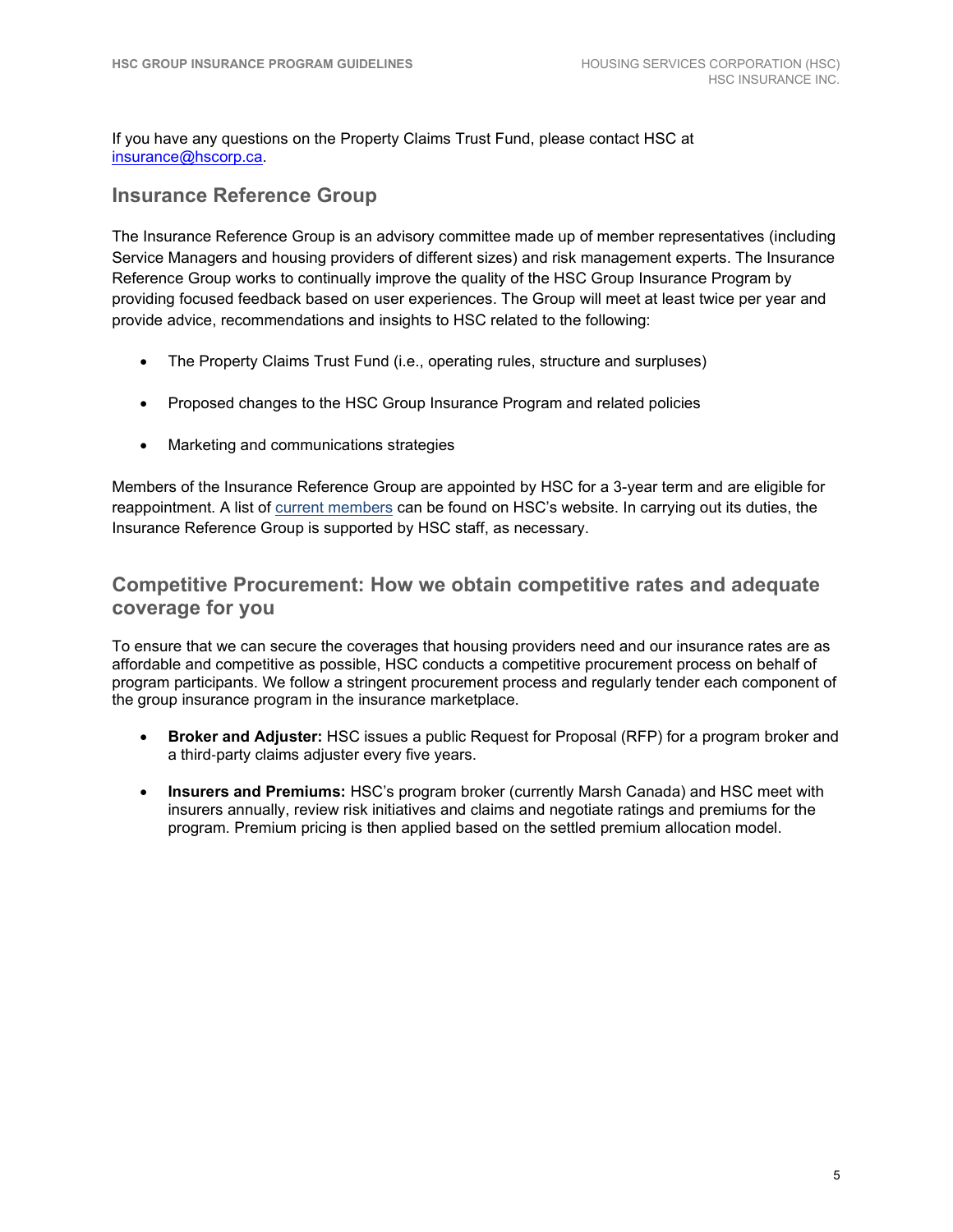## Renewals Process and Timelines

At the start of the renewal process, you will receive a renewal application from Marsh to complete. You will be asked to review this information and update Marsh regarding any changes.

Maintaining up-to-date information each year allows the program broker to form a clear understanding of the risks facing your buildings and the 'exposures' in question – that is, the specific buildings and organization that will be covered. It is also critical for the program broker to know if you have bought or sold properties in the last year as this will impact your insurance coverage. The complete information on file for you is what is used to determine your premium for the next year.

It is essential that you update your information, even if you plan on getting a quote from an alternate broker. This helps HSC compare coverage and improve our program. It also helps us understand and provide advice to the Province and Service Managers on broader trends in the

#### **Help us help you get the best insurance rates and ensure you are adequately protected.**

- Complete the renewal application when you receive it
- Ensure that your data is correct as it will be used to determine your premium
- Notify Marsh of any changes to your data before mid-July

sector. If you intend to obtain a quote from an alternate broker, we recommend that you contact them at the same time as you are completing the HSC renewal process. Alternate broker quotes will need to reflect the program's minimum coverage standards in order to be eligible (see **Appendix B**). Therefore, you should provide the alternate broker with the program minimum coverage standards for their use in generating their quote.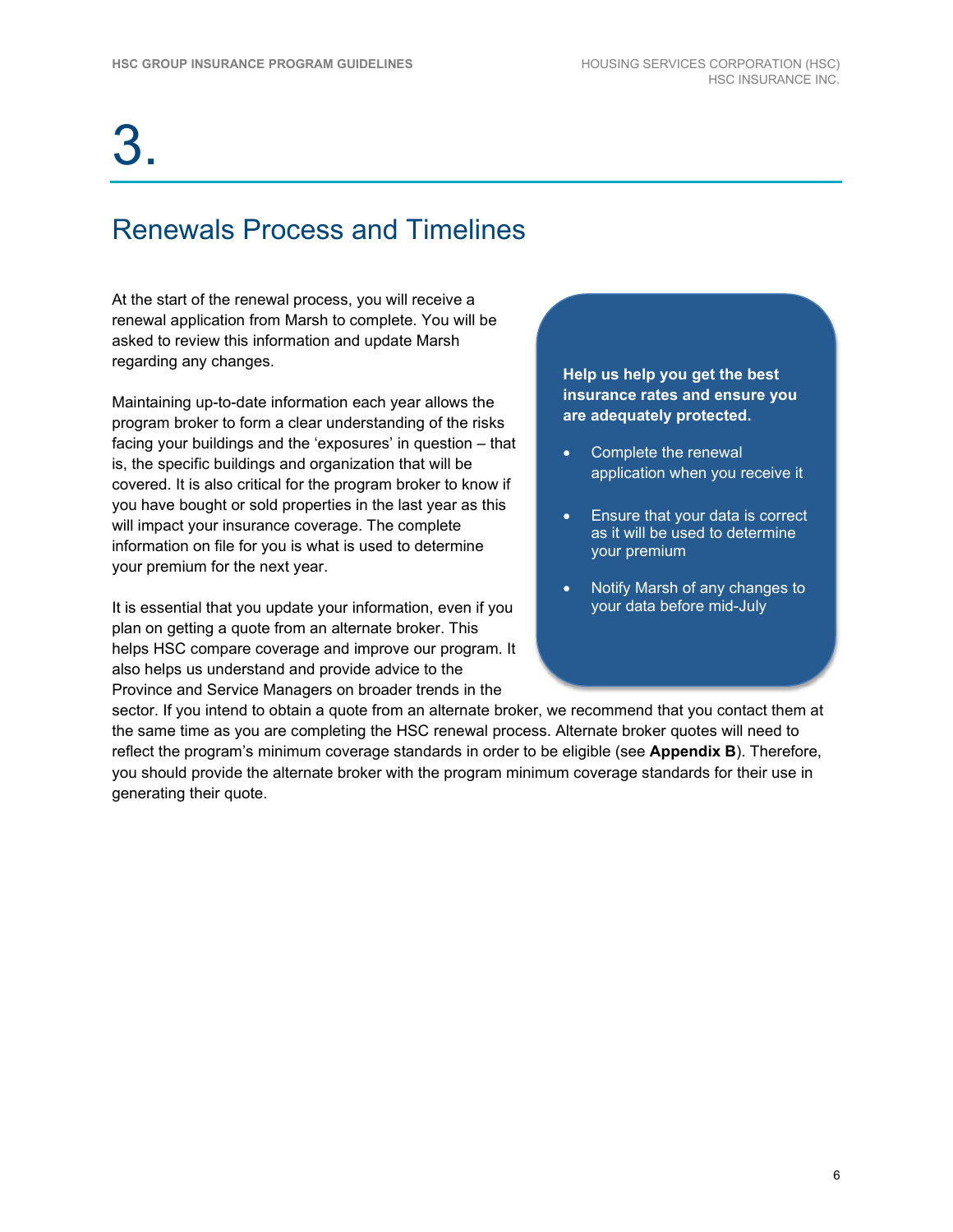### **Alternate Broker Renewal Process & Timelines**

If your renewal date is **November 1, 2022**, then please use the following timelines:

| <b>May</b>                                                                                                                               | July                                                                                            | <b>September</b>                                                                                                                | <b>October</b>                                                                                                                                             | November 1 <sup>st</sup>                                    |
|------------------------------------------------------------------------------------------------------------------------------------------|-------------------------------------------------------------------------------------------------|---------------------------------------------------------------------------------------------------------------------------------|------------------------------------------------------------------------------------------------------------------------------------------------------------|-------------------------------------------------------------|
| Renewal packages<br>$\bullet$<br>sent to providers for<br>update<br>Providers send<br>$\bullet$<br>information to<br>alternate broker if | Renewal<br>information<br>updates due by<br>July 15, 2022<br>Broker begins to<br>solicit quotes | Program renewal<br>$\bullet$<br>sent to providers by<br>September 23,<br>2022<br>Provider must<br>$\bullet$<br>submit alternate | Providers using an<br>$\bullet$<br>alternate broker must<br>submit Alternate Broker<br>Coverage Form by<br><b>October 14, 2022</b><br>LHCs must submit LHC | Insurance<br>$\bullet$<br>Renewal-<br>Coverage<br>Commences |
| they wish to seek an<br>alternate quote                                                                                                  | from insurance<br>marketplace for<br>both streams                                               | broker quote to HSC<br>by September 23,<br>2022                                                                                 | form by October 14,<br>2022                                                                                                                                |                                                             |

Forms are available on our "Alternate Broker Package" webpage: [http://www.hscorp.ca/our](http://www.hscorp.ca/our-programsand-services/forms-and-policies/alternate-broker-renewal-process-timelines-renewal-date-november-1/)[programsand-services/forms-and-policies/alternate-broker-renewal-process-timelines-renewal-date](http://www.hscorp.ca/our-programsand-services/forms-and-policies/alternate-broker-renewal-process-timelines-renewal-date-november-1/)[november-1/](http://www.hscorp.ca/our-programsand-services/forms-and-policies/alternate-broker-renewal-process-timelines-renewal-date-november-1/)

If your renewal date is not November 1, 2022 then please use the following timelines:

| <b>May</b>                                                                                                                                                | <b>2 Months Before</b><br><b>Renewal Date</b>                                                                                                                                   | <b>35 Days Before</b><br><b>Renewal</b>                                                                                                                                                                                          | <b>14 Days Before</b><br><b>Renewal</b>                                                                                                                                                                         | <b>Renewal Date</b>                         |
|-----------------------------------------------------------------------------------------------------------------------------------------------------------|---------------------------------------------------------------------------------------------------------------------------------------------------------------------------------|----------------------------------------------------------------------------------------------------------------------------------------------------------------------------------------------------------------------------------|-----------------------------------------------------------------------------------------------------------------------------------------------------------------------------------------------------------------|---------------------------------------------|
| Renewal packages<br>sent to providers for<br>update<br>Providers send<br>information to<br>alternate broker if<br>they wish to seek an<br>alternate quote | Renewal<br>$\bullet$<br>information updates<br>due 2 months prior<br>to renewal date<br>Broker begins to<br>solicit quotes from<br>insurance<br>marketplace for both<br>streams | Program premium<br>quote sent to<br>providers 35 days<br>prior to renewal<br>date<br>If provider wishes to<br>$\bullet$<br>submit alternate<br>broker quote to<br>HSC, we must<br>receive it 35 days<br>prior to renewal<br>date | If a provider wishes<br>$\bullet$<br>to use an alternate<br>broker, they must<br>submit an Alternate<br><b>Broker Coverage</b><br>Form<br>LHCs must submit<br>$\bullet$<br>LHC form (Service<br>Manager waiver) | Insurance Renewal<br>-Coverage<br>Commences |

Forms for providers with renewal dates that are not November 1, 2022 are available at this link: <https://hscorp.ca/services/insurance/forms-policies/#alternate-broker>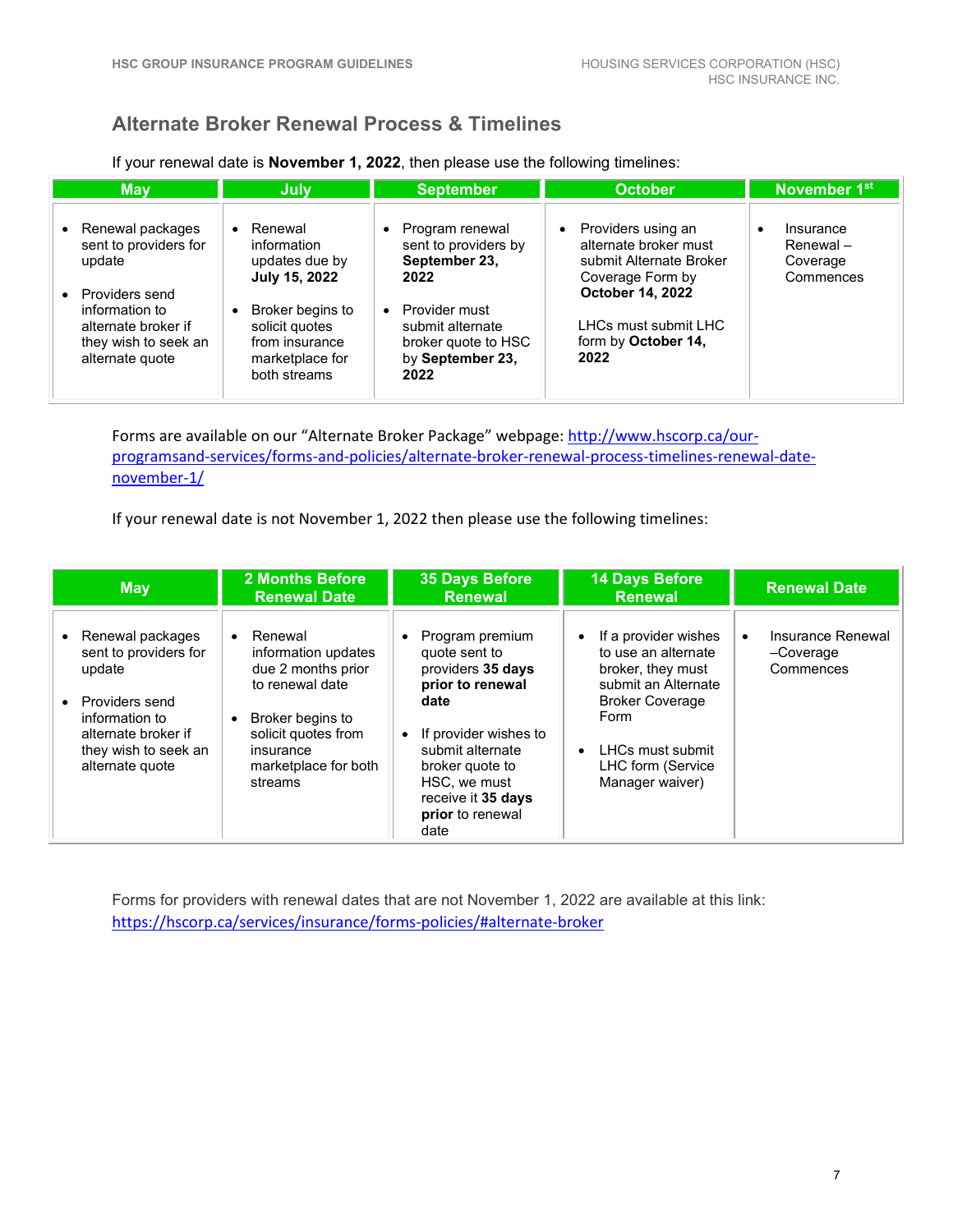## 2022-2023 Alternate Broker Process

HSC's alternate broker process ensures that you get the insurance you need at the lowest cost:

- Prescribed providers have the option to solicit and pursue a quote from an alternate broker
- Providers may bind coverage with an alternate broker where the broker offers equivalent coverage to those included in the HSC quote at a lower price
- You will be automatically bound with the group program unless you submit notification of an alternate broker through the submission of the **Alternate Broker Coverage Form** as noted below.

### **Minimum Coverage Standards**

HSC sets minimum coverage standards for the program on an annual basis. These standards have been developed to ensure that providers have adequate coverage to protect their assets. In cases where a provider wishes to use an alternate broker, it will be necessary for them to ensure that the alternate broker confirms that the insurance coverage they are providing meets these minimum standards (see **Appendix B**). When soliciting an alternate broker quote, please ensure that you provide the broker with these minimum standards.

### **Alternate Broker Process**

The following process must be followed if you wish to purchase your insurance coverage through an alternate broker.

If obtaining a quote from an alternate broker, provide the alternate broker with HSC's Coverage Checklist. Review this checklist with the alternate broker to ensure that the alternate broker is providing equal or better coverage to you. Please ensure that the values reported to the alternate broker are the same values as those reported to the program broker so that an accurate comparison can be made.

At least 35 days prior to renewal or initial purchase of coverage you must submit a copy of the quote from the alternate broker to HSC.

If you have been offered equivalent coverage at a lower price and have decided to bind coverage with the alternate broker, these additional documents must be sent to HSC at least 14 days before your scheduled renewal (for a November 1, 2022 renewal, these documents are due by October 14, 2022):

• **A completed Alternate Broker Coverage Form:** This form contains a Statement of Terms and Fees that will help us ensure that the alternate broker has provided a lower price for equal or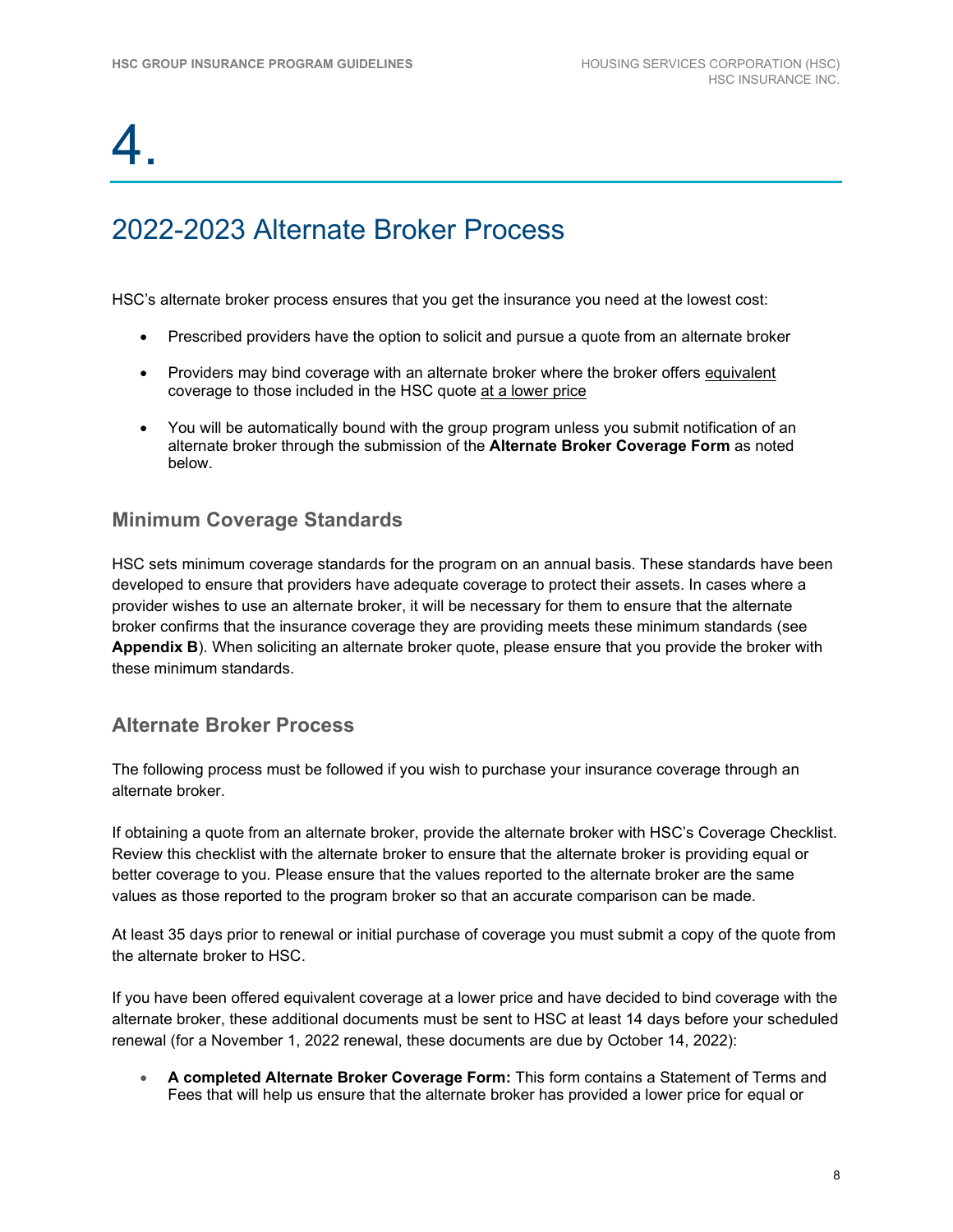better coverage and obligates the alternate broker to forward the provider's claims history. It also confirms your alternate broker did their due diligence in explaining the coverage they are offering.

• **(For LHCs only) A completed LHC Form**: This form confirms the agreement for the LHC to obtain coverage from an alternate broker from either the LHC's CEO/Executive Director or the Service Manager.

The Coverage Checklist and required forms are available on our "Alternate Broker Package" webpage: <https://hscorp.ca/services/insurance/forms-policies/#alternate-broker>

### **Claim Information**

HSC needs to maintain accurate and complete data on all prescribed providers and to monitor insurance trends in order to provide helpful sector advice and guidance to the Province. Therefore, providers who use an alternate broker are also required to provide HSC with annual claims experience in order that HSC may maintain accurate and complete data on the claims history of prescribed providers. This information must include:

- Type of Claim
- Insurance Line of Business
- Date
- Total Incurred Cost
- **Deductible**

As part of the alternate broker process under the HSC Group Insurance Program, your alternate broker is required to provide this information to HSC on a regular basis.

#### **Where Alternate Broker Quote is More Expensive**

HSC is committed to ensuring that providers have adequate coverage at the lowest rates. If upon reviewing the alternate quote HSC finds that the coverage is not equivalent or is more expensive than the quote by the program broker:

• HSC will inform the provider in writing that they are required to bind their coverage with the program broker and will be expected to provide binding instructions to the program broker, with a copy to HSC. Copies of this correspondence will also be sent to the relevant Service Manager for their information.

### **Administration Fee**

- An administration fee is only applicable where a provider binds coverage with an alternative broker.
- The fee is 2.5% of the total premium for the HSC identified core coverages.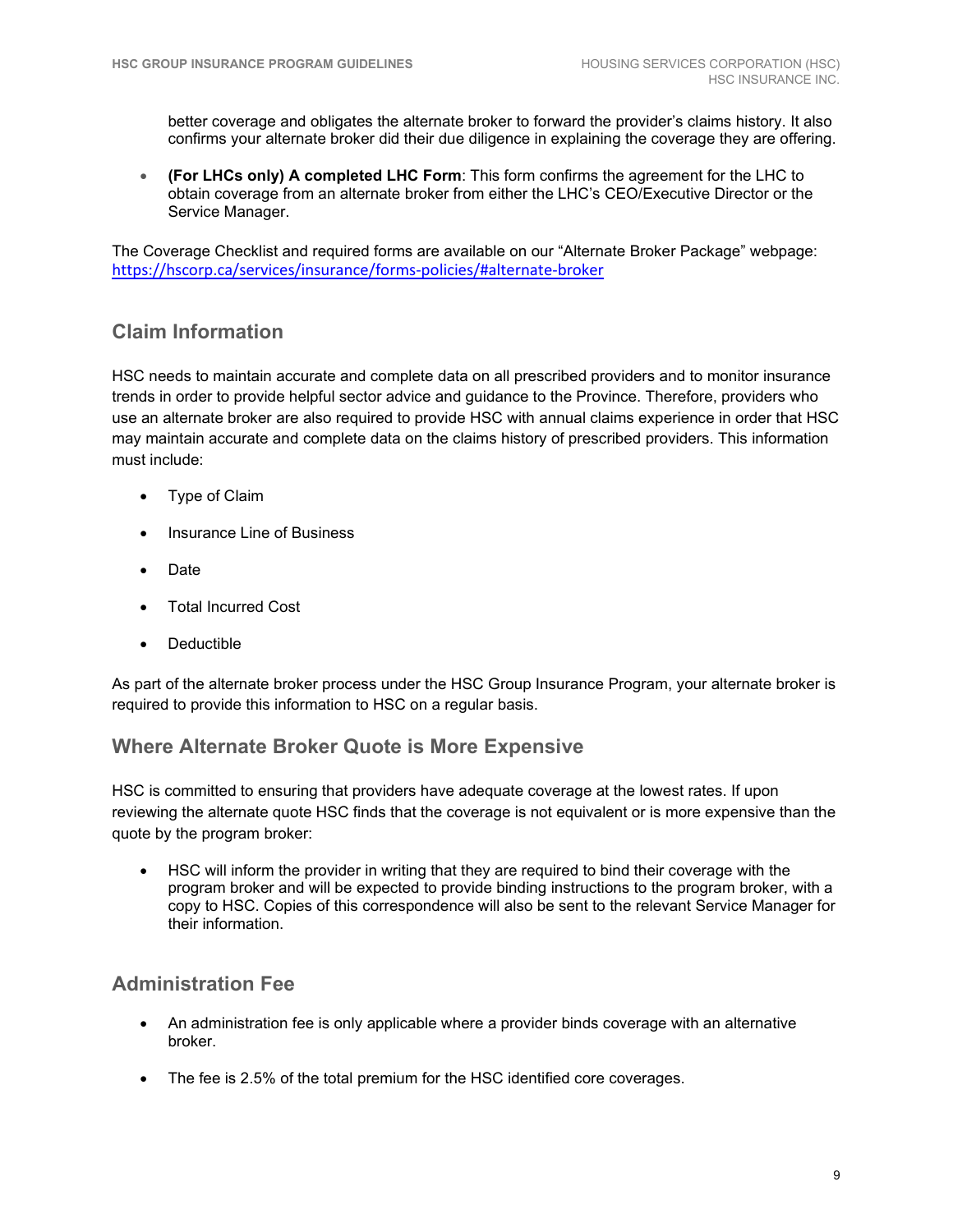- This fee is purely administrative and supports the legislated role that HSC plays in establishing and managing the group insurance program.
- When reviewing quotes from an alternate broker, the comparison should be premium to premium. however **providers should recognize that they will have to pay the 2.5% administration fee.**
- The alternate broker will be required to include this fee as a separate line in their quote and remit the fee to HSC once the provider has paid their invoice.
- **Any outstanding arrears related to this administration fee must be addressed by providers seeking a return to the HSC program.**
- Services covered by the fee include:
	- $\circ$  Publicly procuring the program broker, third-party claims adjuster and program insurer
	- o Negotiating on behalf of program participants in the insurance marketplace
	- $\circ$  Setting minimum coverage limits to ensure that all providers are adequately protected
	- o Maintaining building and claims data for all prescribed providers
	- $\circ$  Providing customer service, risk management support and working to improve the risk profile of Ontario's social housing sector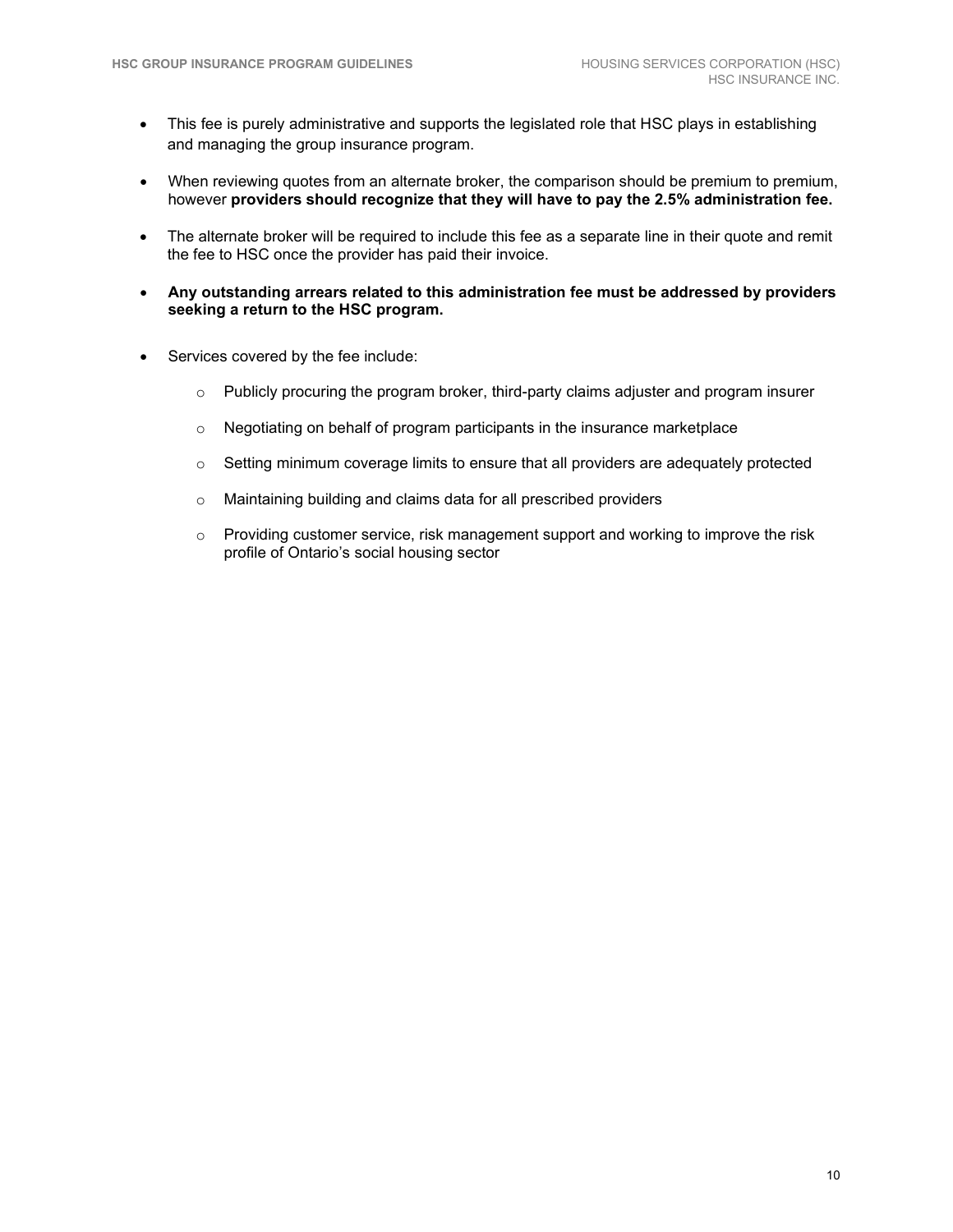## Changing Insurer Mid-Term

HSC recognizes that there may be extenuating circumstances that could lead a provider to change its insurer mid-way through the insurance term. Where this is the case, providers are asked to submit a written request to HSC at [insurance@hscorp.ca](mailto:insurance@hscorp.ca) at least 30 days before they wish to leave the program stating their reason. HSC will then be in touch with the provider to process this request.

Providers will receive a net refund of their premium as follows:

- **Total premium pro-rated for the number of months that they were in the program,**
- **less the portion of the premium that went into the Property Claims Trust Fund,**
- **less the short-rate cancellation penalty (see below)**

**HSC is unable to return the portion of the premium that went into the Property Claims Trust Fund.** 

**The short-rate cancellation penalty relates to the costs associated with cancelling the contract prior to its normal expiry. Mid-term cancellations involve additional administration because most of the work done to bind insurance is done at the beginning of the term – such as underwriting, premium calculations and document issuance. This penalty is calculated based on standardized rates established in an insurance industry cancellation wheel and applied according to where you are in your insurance term.**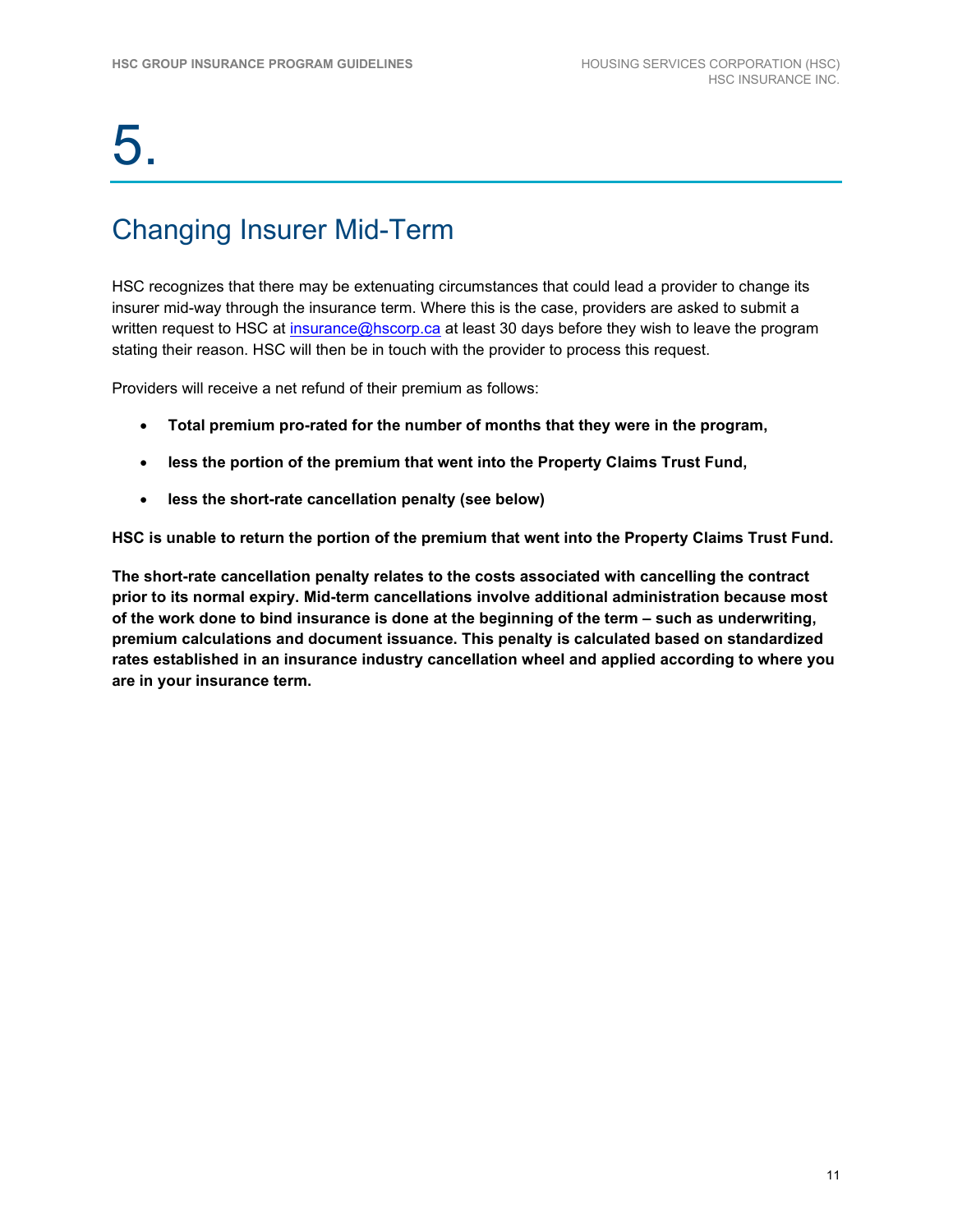# Appendix A

## Optional Coverage

**Accident Coverage for Board Members and Volunteers:** Coverage for accidental death and dismemberment.

**Automobile Insurance:** Basic and optional coverage for vehicle loss or damage and third‐party liability coverage.

**Abuse Insurance:** Protects against liability due to physical abuse/neglect, emotional abuse, sexual abuse/harassment or exploitation.

**Builders' Risk Insurance:** Covers construction, renovation, installation, repair, scaffolding, hoarding, excavation, landscaping and site problems that are beyond the scope of the Builders' Risk Insurance already included in your core coverage up to \$5 million. If your renovation or new construction project will go over \$5 million, you may wish to purchase this additional coverage.

**Cyber Fraud Insurance:** This insurance protects you from losses resulting from your activity of communicating and conducting business online.

**Excess Property and Excess Liability Insurance**: Provides coverage in excess of the primary property or umbrella liability limits described in the underlying insurance limits of coverage.

**Garage Keepers' Legal Liability Insurance:** Protects garage keepers against liability for damage caused by specified perils to vehicles in their care and control.

**Miscellaneous Errors and Omissions:** Covers the activities of nurses, social workers, family counsellors, massage therapists and physiotherapists.

**Property Managers' Errors and Omissions:** Covers property management services that are performed for another housing provider for a fee.

**Storage Tank Third-Party Liability and Clean-up:** Protects owners and/or operators of aboveground and underground fuel and oil storage tank systems against claims should the tanks cause environmental contamination. Also pays for the cleanup of your own property.

**Well Water Coverage:** The Ontario *Safe Drinking Water Act*, 2002 imposes strict requirements on providers to test and treat tenants' water. Well water liability coverage protects you against claims made by a third party as a result of inadequate testing, whether it is done by you or by a company you hire.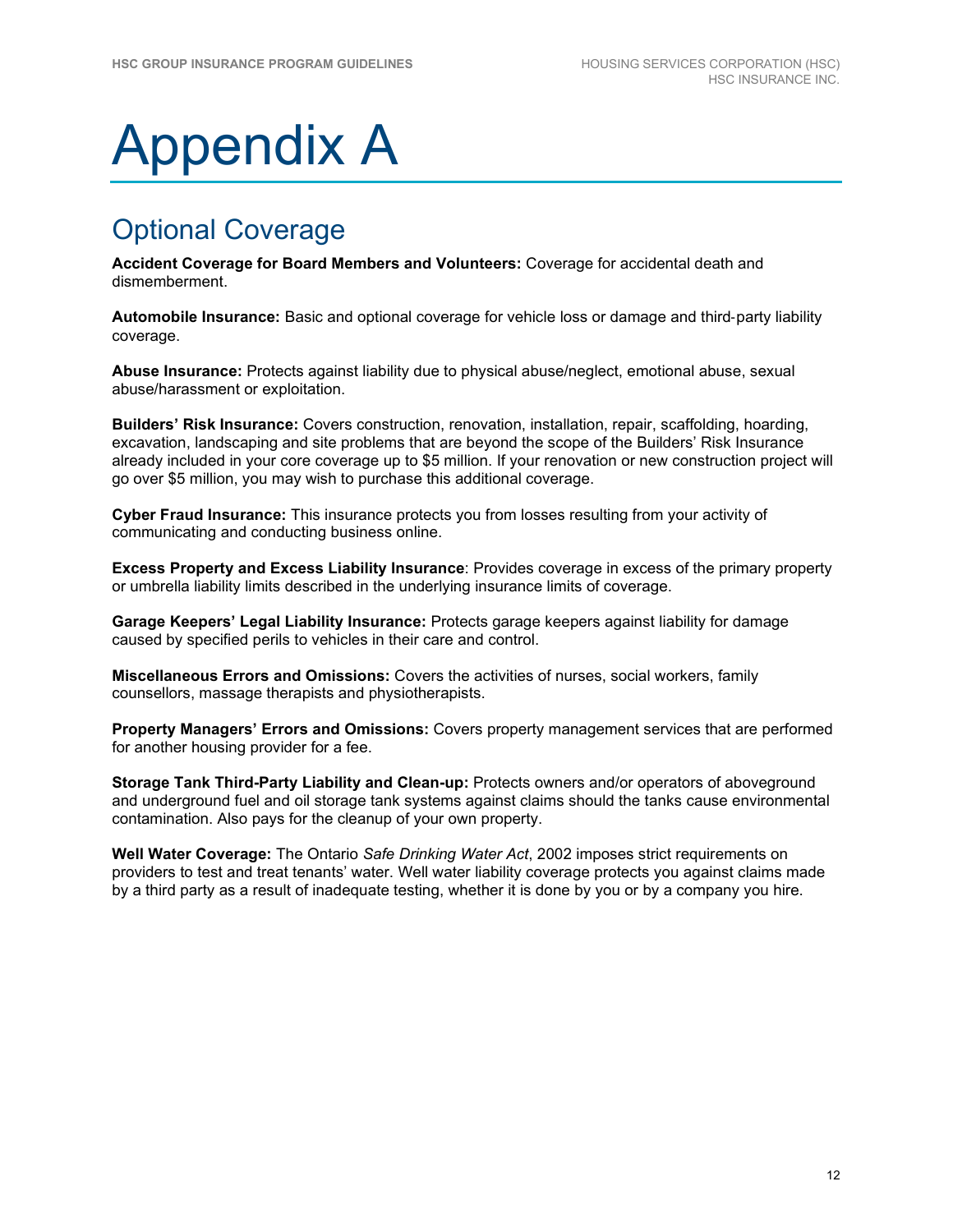# Appendix B

## HSC Minimum Coverage Standards

Please note that in the details, limits and deductibles column, there are places where specific values are not identified. These values will depend on your insured values and the coverage choices you decide to make. If you're uncertain about your insured values or coverage needs, contact HSC for advice.

**PROPERTY INSURANCE (AND BUSINESS INTERRUPTION) – Mandatory Coverage** If your buildings and boiler & machinery equipment are covered under a separate insurance program such as Condominium Insurance, you only need to purchase property insurance for all your contents and loss of income.

| <b>TYPE OF COVERAGE</b>                                                                                                                                                                              | <b>DETAILS, LIMITS AND DEDUCTIBLES</b>                                                                                                                                                                                         |
|------------------------------------------------------------------------------------------------------------------------------------------------------------------------------------------------------|--------------------------------------------------------------------------------------------------------------------------------------------------------------------------------------------------------------------------------|
| Property of Every Description including Office<br>Contents                                                                                                                                           | <b>LIMIT OF INSURANCE Buildings: Contents:</b>                                                                                                                                                                                 |
| <b>Covered Perils</b>                                                                                                                                                                                | ALL RISKS including flood and earthquake                                                                                                                                                                                       |
| Sewer Backup Deductibles Basic Deductible:<br>\$5,000 each loss (Various deductible options to<br>choose from for losses other than earthquake<br>and flood)                                         | Included - No Sub-limit<br>EARTHQUAKE: 3% or \$50,000 (the greater) for<br>properties valued < \$3,000,000; 3% or \$100,000<br>(the greater) for properties valued $\geq$ \$3,000,000                                          |
|                                                                                                                                                                                                      | With respect to CRESTA Zones (Ottawa, Kingston,<br>Cornwall, Hawkesbury area): 5% or \$250,000 for<br>all other properties<br>FLOOD: \$25,000 each loss<br>SEWER BACKUP: \$5,000 each loss or other<br>deductible, Specify: \$ |
|                                                                                                                                                                                                      | <b>ALL OTHER LOSSES:</b><br>Basic deductible: \$5,000<br>Other deductible, specify: \$                                                                                                                                         |
|                                                                                                                                                                                                      | <b>Note:</b> CRESTA zones are based on the observed<br>and expected seismic activity, as well as on other<br>natural disasters, such as droughts, floods and<br>storms. See <b>www.cresta.org</b> for more information         |
| Gross Rentals: Actual Loss Sustained 12 months<br>or 24 months (insured values and indemnity<br>period)                                                                                              | Indemnity Period:                                                                                                                                                                                                              |
| Contingent Gross Rentals: (Loss caused by<br>interruption of utility services due to a covered<br>loss at their facilities except for damage to off-<br>premises transmission or distribution lines) | Included - No Sub-limit                                                                                                                                                                                                        |
| Delayed Rentals: due to covered loss at property<br>in course of construction, or property the insured<br>plans to acquire.                                                                          | Included - No Sub-limit                                                                                                                                                                                                        |
| Revenues (other than housing rental income):<br><b>Actual Loss Sustained</b>                                                                                                                         | Limit:                                                                                                                                                                                                                         |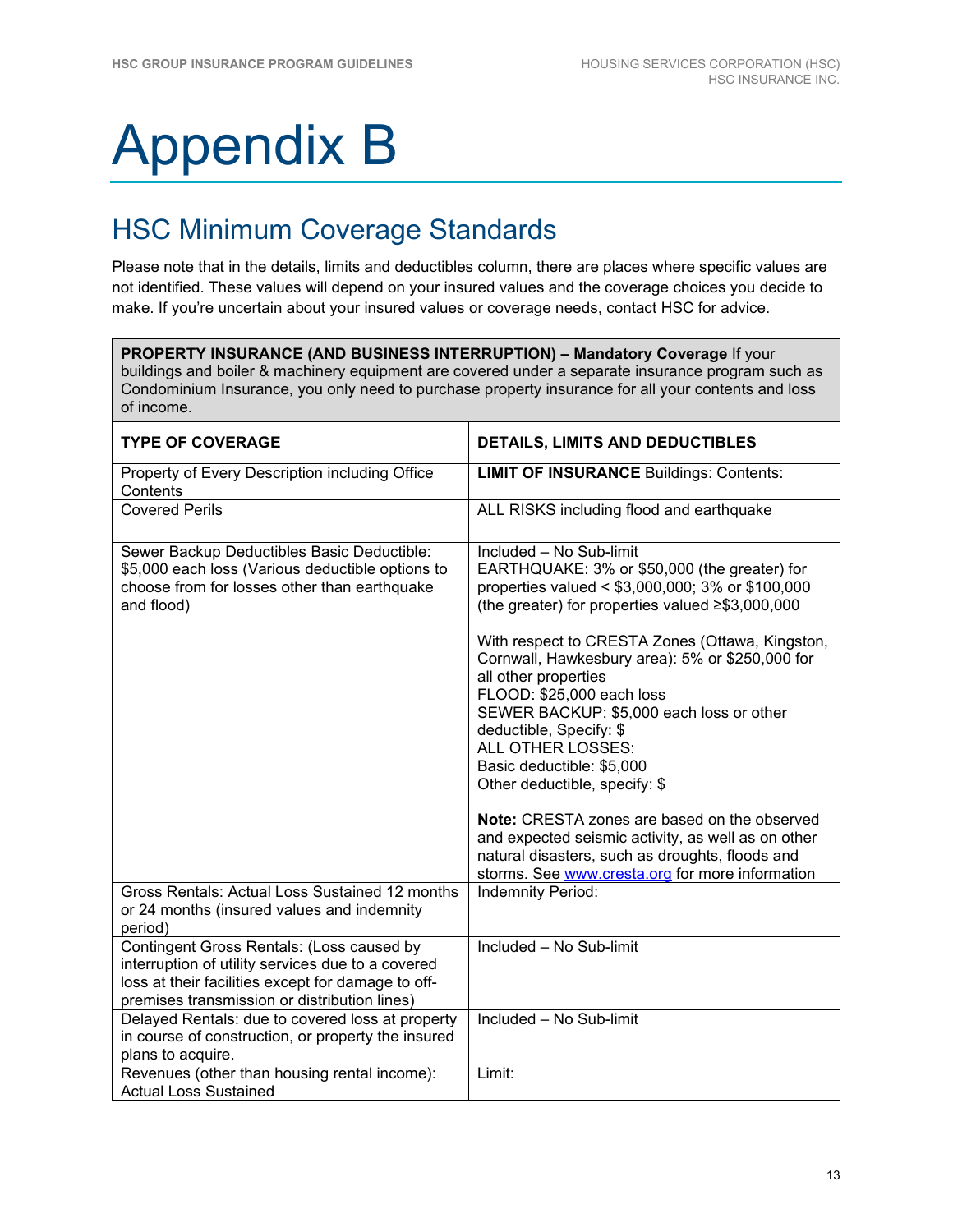| Extra Expense                                                                                                                                                                                                   | Included - No Sub-limit                                                                                                                                                                                       |
|-----------------------------------------------------------------------------------------------------------------------------------------------------------------------------------------------------------------|---------------------------------------------------------------------------------------------------------------------------------------------------------------------------------------------------------------|
| Contingent Extra Expense: (Loss caused by<br>interruption of utility services due to a covered<br>loss at their facilities except for damage to off-<br>premises transmission or distribution lines)            | Included - No Sub-limit                                                                                                                                                                                       |
| <b>Basis of Loss Settlement</b>                                                                                                                                                                                 | Full Replacement Cost on the same site or on<br>another site without any co-insurance provision or<br>penalty                                                                                                 |
| Automatic Coverage for newly acquired<br>properties                                                                                                                                                             | Where the value of the newly acquired property<br>exceeds \$1,000,000. coverage is provided, subject<br>to Insured reporting to the insurer within 120 days<br>of acquisition, and is limited to \$10,000,000 |
| By-Laws Coverage: including cost of demolition<br>and increased cost of construction                                                                                                                            | Included - No Sub-limit                                                                                                                                                                                       |
| Additional time required due to By-laws                                                                                                                                                                         | Included - No Sub-limit                                                                                                                                                                                       |
| Fire Department Service Charges and Fire<br>Fighting Expenses: including fire extinguishing<br>materials, municipal or private fire department<br>charges and other firefighting expenses                       | Included - No Sub-limit                                                                                                                                                                                       |
| Professional and Auditors Fees                                                                                                                                                                                  | Sub-limit: \$5,000,000                                                                                                                                                                                        |
| <b>Expediting Expenses</b>                                                                                                                                                                                      | Included - No Sub-limit                                                                                                                                                                                       |
| <b>Fine Arts</b>                                                                                                                                                                                                | Included - No Sub-limit                                                                                                                                                                                       |
| Valuable Papers and Records                                                                                                                                                                                     | Included - No Sub-limit                                                                                                                                                                                       |
| <b>Accounts Receivable</b>                                                                                                                                                                                      | Sub-limit: \$5,000,000                                                                                                                                                                                        |
| <b>Personal Effects</b>                                                                                                                                                                                         | Sub-limits: \$5,000 per employee/ \$25,000 per<br>occurrence                                                                                                                                                  |
| <b>Blanket Glass:</b><br>Interior and Exterior                                                                                                                                                                  | Included - No Sub-limit                                                                                                                                                                                       |
| Signs:                                                                                                                                                                                                          | Included - No Sub-limit                                                                                                                                                                                       |
| Attached and Freestanding<br>Electronic Data Processing: EDP Equipment,                                                                                                                                         | Sub-limit: \$250,000                                                                                                                                                                                          |
| EDP Media & EDP Breakdown                                                                                                                                                                                       | Included - No Sub-limit                                                                                                                                                                                       |
| Property in Transit                                                                                                                                                                                             |                                                                                                                                                                                                               |
| Debris Removal: includes removal of debris of<br>property not covered under policy (i.e., property<br>blown by windstorm upon a location)                                                                       | Included - No Sub-limit                                                                                                                                                                                       |
| Service Interruption (Physical Damage): Loss<br>caused by interruption of utility services due to a<br>covered loss at their facilities except for damage<br>to off-premises transmission or distribution lines | Included $-$ No Sub-limit                                                                                                                                                                                     |
| Defence Costs: for claims or suits related to loss<br>or damage to property of others in the custody of<br>the Insured                                                                                          | Included - No Sub-limit                                                                                                                                                                                       |
| Consequential loss: as a result of an insured<br>peril                                                                                                                                                          | Included - No Sub-limit                                                                                                                                                                                       |
| Ingress and Egress Coverage: when ingress to<br>or egress from the insured's premises is<br>prevented or impaired as a result of a covered<br>peril                                                             | 4-week limitation                                                                                                                                                                                             |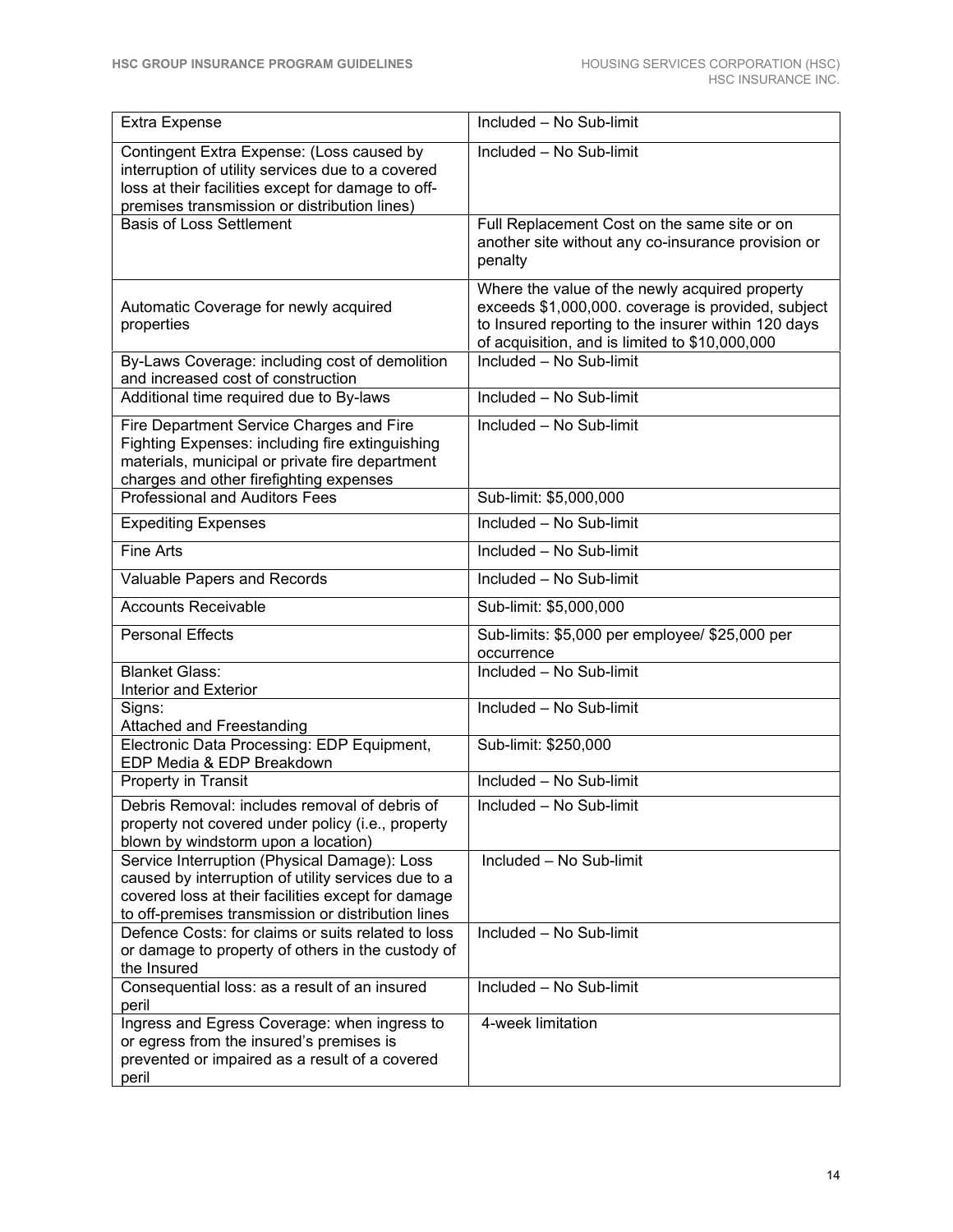| Interruption by Civil Authority: to retard or<br>prevent a conflagration or other catastrophe or a                                                                                                                                                                                                                                                                                                                                                                                                                                                                   | 4-week limitation                                                                                                                                                                                                         |
|----------------------------------------------------------------------------------------------------------------------------------------------------------------------------------------------------------------------------------------------------------------------------------------------------------------------------------------------------------------------------------------------------------------------------------------------------------------------------------------------------------------------------------------------------------------------|---------------------------------------------------------------------------------------------------------------------------------------------------------------------------------------------------------------------------|
| result of a covered peril                                                                                                                                                                                                                                                                                                                                                                                                                                                                                                                                            |                                                                                                                                                                                                                           |
| Vacancy                                                                                                                                                                                                                                                                                                                                                                                                                                                                                                                                                              | Cease operations in, and for any individual<br>'buildings" to remain vacant for 180 days. If<br>vacancy exceeds 180 days, coverage converts to<br>Named Perils only and basis of loss settlement is<br>on Wreckage Value; |
| Notice of Cancellation or Non-Renewal                                                                                                                                                                                                                                                                                                                                                                                                                                                                                                                                | 90 days                                                                                                                                                                                                                   |
| <b>Additional Living Expenses</b>                                                                                                                                                                                                                                                                                                                                                                                                                                                                                                                                    | Sub-limit: \$10,000 per unit to a maximum of<br>\$1,000,000 per occurrence incurred by tenants<br>while repairs are being made as a result of an<br>insured peril                                                         |
| First Party Pollution Clean-Up - Land & Water                                                                                                                                                                                                                                                                                                                                                                                                                                                                                                                        | Sub-limit \$1,000,000                                                                                                                                                                                                     |
| Automatic Builders' Risk coverage: for routine<br>repair and renovation work                                                                                                                                                                                                                                                                                                                                                                                                                                                                                         | Sub-limit: \$5,000,000                                                                                                                                                                                                    |
| Builders' Risk for Property in Course of Major<br>Construction or Renovation: must be reported<br>and rated individually                                                                                                                                                                                                                                                                                                                                                                                                                                             | Available if required                                                                                                                                                                                                     |
| Joint Loss Agreement: with Boiler and Machinery<br>Insurer                                                                                                                                                                                                                                                                                                                                                                                                                                                                                                           | Included                                                                                                                                                                                                                  |
| Salvage and Sue and Labour: Insurer's pro rata<br>contribution                                                                                                                                                                                                                                                                                                                                                                                                                                                                                                       | Included                                                                                                                                                                                                                  |
| Limited Fungi and Spores Coverage                                                                                                                                                                                                                                                                                                                                                                                                                                                                                                                                    | Sub-limit \$250,000                                                                                                                                                                                                       |
| Immediate Repairs Permission                                                                                                                                                                                                                                                                                                                                                                                                                                                                                                                                         | Included                                                                                                                                                                                                                  |
| Unintentional Errors and Omissions: "Failure of<br>the Insured to disclose all hazards existing as of<br>the inception date of the Policy, or improper, or<br>inaccurate, or wrong descriptions of premises,<br>products, contracts or otherwise shall not<br>invalidate or in any way affect the coverage<br>afforded by this Policy provided such failure or<br>any error or omission was not intentional and<br>notice is given to the Broker, for transmission to<br>the Insurer(s) as soon as such error or omission<br>comes to the knowledge of the Insured." | Sub-limit: \$5,000,000                                                                                                                                                                                                    |
| <b>Liberalization Clause</b>                                                                                                                                                                                                                                                                                                                                                                                                                                                                                                                                         | Included                                                                                                                                                                                                                  |
| <b>Business Interruption</b>                                                                                                                                                                                                                                                                                                                                                                                                                                                                                                                                         | Actual Loss Sustained and Extra Expense resulting<br>from an order by a Civil or Military Authority<br>restricts or prohibits partial or total access to an<br>insured location                                           |
| <b>Terrorism Exclusion</b>                                                                                                                                                                                                                                                                                                                                                                                                                                                                                                                                           | Loss or Damage by Fire, Basis of Loss Settlement<br>will be Actual Cash Value                                                                                                                                             |
| <b>Green Building Upgrade Extension</b>                                                                                                                                                                                                                                                                                                                                                                                                                                                                                                                              | 25% of the value of loss to a maximum of<br>\$2,500,000 to rebuild/replace with upgrade to<br>"Green" alternatives.                                                                                                       |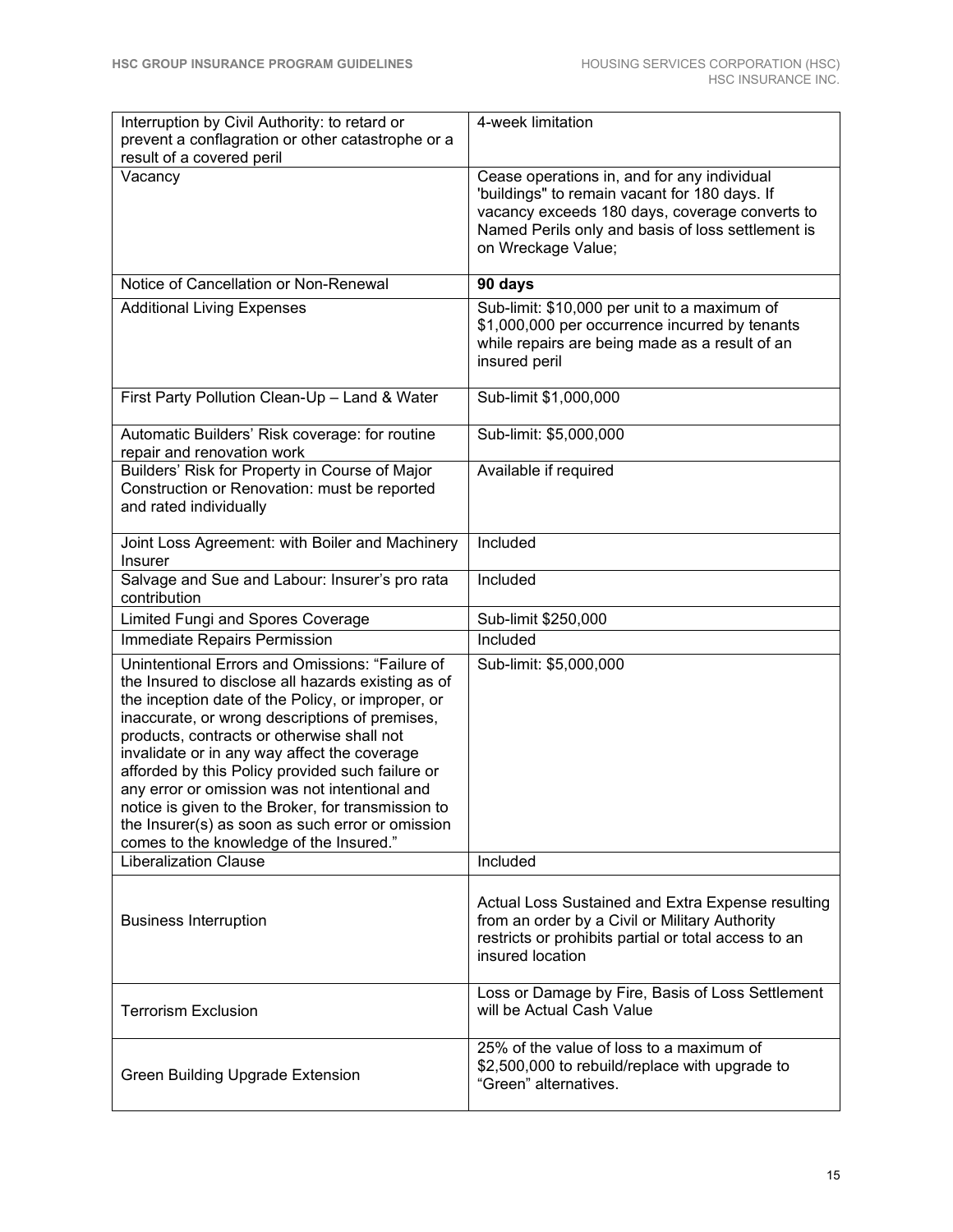| Additional costs and expenses, including "Green"<br>certified Consultants required to maintain or re-<br>Pre-Existing Green Building Extension<br>attain the same pre-loss "Green Building"<br>designation |
|------------------------------------------------------------------------------------------------------------------------------------------------------------------------------------------------------------|
|------------------------------------------------------------------------------------------------------------------------------------------------------------------------------------------------------------|

**EQUIPMENT BREAKDOWN (Boiler & Machinery) – Mandatory Coverage for Housing Providers that have Boiler and Machinery Equipment** If your buildings and boiler & machinery equipment are covered under a separate insurance program such as the Condominium Insurance, you only need to purchase property insurance for all your contents and loss of income.

| <b>TYPE OF COVERAGE</b>                                                                                            | <b>DETAILS, LIMITS AND DEDUCTIBLES</b>                                                                                                                           |
|--------------------------------------------------------------------------------------------------------------------|------------------------------------------------------------------------------------------------------------------------------------------------------------------|
| <b>Combined Limit per Accident (Property</b><br>Damage/Business Interruption/Extra Expense)                        | Limit: \$50,000,000 per accident                                                                                                                                 |
| <b>Deductibles</b>                                                                                                 | Direct Damage:                                                                                                                                                   |
|                                                                                                                    | Spoilage: \$1,000                                                                                                                                                |
|                                                                                                                    | Gross Rents & Extra Expense: 24-hour waiting<br>period                                                                                                           |
| <b>Extra Expense</b>                                                                                               | Included                                                                                                                                                         |
| Coinsurance                                                                                                        | Nil                                                                                                                                                              |
| Perils Insured                                                                                                     | Sudden and accidental breakdown of all boilers,<br>pressure vessels, electrical and mechanical<br>equipment plus production machines and electronic<br>equipment |
| <b>Basis of Loss Settlement</b>                                                                                    | Direct Damage - Repair or Replacement including<br>By-Laws (Demolition and Increased Cost of<br>Construction due to By-laws)                                     |
| Replacement cost if damaged property is repaired<br>or replaced within 24 months after the date of the<br>Accident | Number of months: 24                                                                                                                                             |
| Broad definition of "Accident"                                                                                     | Included                                                                                                                                                         |
| Broad definition of "Object"                                                                                       | Included                                                                                                                                                         |
| <b>Expediting Expenses</b>                                                                                         | Included                                                                                                                                                         |
| Ammonia Contamination                                                                                              | Sub-limit: up to \$1,000,000 (no charge)                                                                                                                         |
| Water Damage from Refrigerating Systems                                                                            | Sub-limit: up to \$1,000,000 (no charge)                                                                                                                         |
| <b>Hazardous Substance</b>                                                                                         | Sub-limit: up to \$1,000,000 (no charge)                                                                                                                         |
| Spoilage                                                                                                           | Sub-limit: \$50,000                                                                                                                                              |
| Data and Media Restoration                                                                                         | Sub-limit: \$50,000                                                                                                                                              |
| Demolition and Increased Cost of Construction due<br>to By-laws                                                    | Included - No Sub-limit                                                                                                                                          |
| Contingent Loss caused by Service Interruption -<br><b>All Utilities</b>                                           | Included - No Sub-limit                                                                                                                                          |
| <b>Professional fees</b>                                                                                           | Included $-$ No Sub-limit                                                                                                                                        |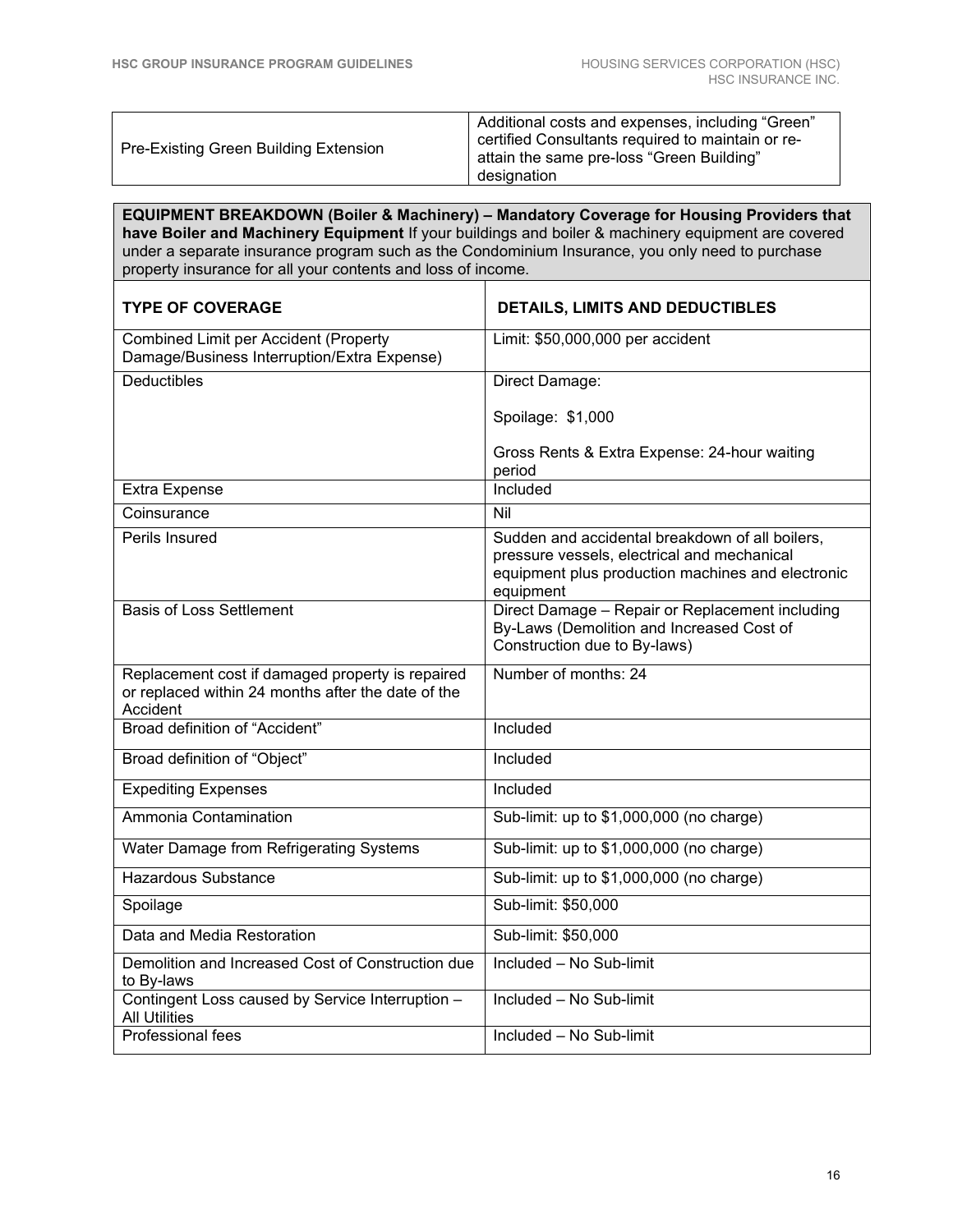| <b>COMPREHENSIVE CRIME INSURANCE - Mandatory Coverage</b>                                                                                                                                                                                                                                                                                                                     |                                 |  |  |
|-------------------------------------------------------------------------------------------------------------------------------------------------------------------------------------------------------------------------------------------------------------------------------------------------------------------------------------------------------------------------------|---------------------------------|--|--|
| <b>TYPE OF COVERAGE</b>                                                                                                                                                                                                                                                                                                                                                       | DETAILS, LIMITS AND DEDUCTIBLES |  |  |
| <b>Employee Dishonesty</b>                                                                                                                                                                                                                                                                                                                                                    | Limit: \$250,000                |  |  |
| Inside Money & Securities                                                                                                                                                                                                                                                                                                                                                     | Limit: \$25,000                 |  |  |
|                                                                                                                                                                                                                                                                                                                                                                               | Loss of Cheques: \$50,000       |  |  |
| <b>Outside Money &amp; Securities</b>                                                                                                                                                                                                                                                                                                                                         | Limit: \$25,000                 |  |  |
|                                                                                                                                                                                                                                                                                                                                                                               | Loss of Cheques: \$50,000       |  |  |
| Third Party Computer Theft, Fund Transfer, or Toll<br>Fraud                                                                                                                                                                                                                                                                                                                   | Limit: \$250,000                |  |  |
| Money Order and Counterfeit Currency                                                                                                                                                                                                                                                                                                                                          | Limit: \$25,000                 |  |  |
| Depositor's Forgery                                                                                                                                                                                                                                                                                                                                                           | Limit: \$250,000                |  |  |
| Employee extended to include non-compensated<br>directors and officers, volunteers, students,<br>independent property managers while working on<br>behalf of the insured                                                                                                                                                                                                      | Included                        |  |  |
| Named Insured includes any Employee Benefit<br>Plan or Trust sponsored by the Insured (subject to<br>information being provided on application form).<br>Employee includes any natural person while in the<br>service of any Employee Benefit Plan as fiduciary,<br>trustee, administrator, officer or employee and any<br>other natural person required to be bonded by law. | Included                        |  |  |
| Ex-Employees                                                                                                                                                                                                                                                                                                                                                                  | 30 days                         |  |  |
| Loss caused by unidentifiable employees                                                                                                                                                                                                                                                                                                                                       | Included                        |  |  |
| <b>Cancellation or Non-Renewal</b>                                                                                                                                                                                                                                                                                                                                            | 90 days                         |  |  |
| <b>Discovery Clause</b>                                                                                                                                                                                                                                                                                                                                                       | Included - 2 years              |  |  |
| <b>Audit Expenses</b>                                                                                                                                                                                                                                                                                                                                                         | Sub-limit: \$25,000             |  |  |
| Prior Fraud (Employee)                                                                                                                                                                                                                                                                                                                                                        | Tolerance level: \$25,000       |  |  |
| Third-Party Theft                                                                                                                                                                                                                                                                                                                                                             | Sub-limit: \$25,000             |  |  |
| Consolidation Merger Acquisition - Automatic<br>coverage if total assets of newly acquired<br>subsidiary is 10% or less of total assets (report<br>within 60 days)                                                                                                                                                                                                            | Included                        |  |  |
| Definition of "Employee" states that "Employee of<br>one Named Insured shall be considered an<br>employee of any other Named Insured"                                                                                                                                                                                                                                         | Included                        |  |  |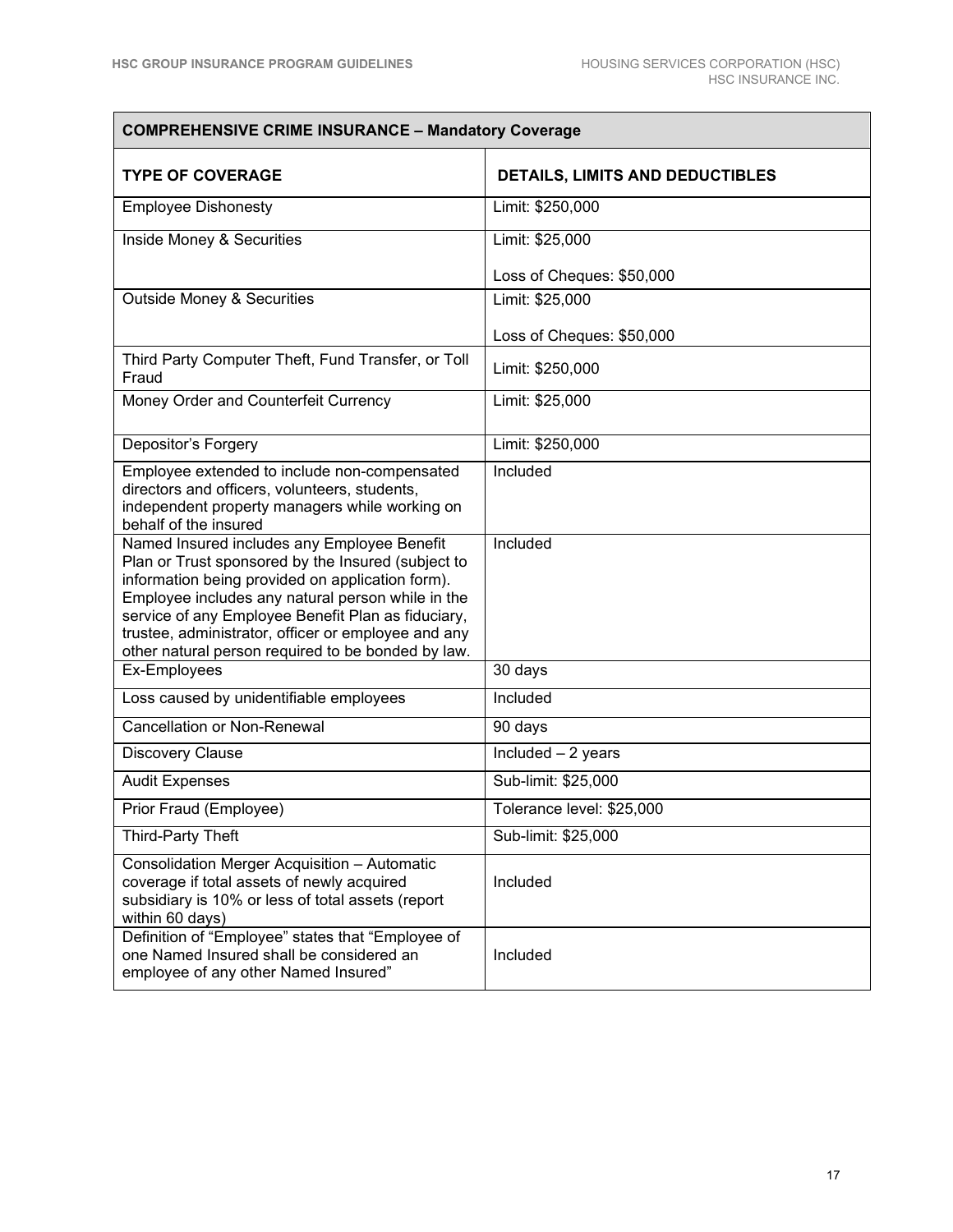**COMPREHENSIVE GENERAL LIABILITY (CGL) – Mandatory Coverage Minimum Required Limits: \$2,000,000 (HSC Program offers CGL coverage of \$2,000,000 and Umbrella coverage of an additional \$3,000,000 for a total liability limit of \$5,000,000. Excess Liability of up to \$20,000,000, for a total of \$25,000,000 is available on an individual basis.)** 

**Applicant:** The minimum limits of \$2,000,000 may only suit the very small organizations with small detached buildings and low-risk activities or operations. Please consult with HSC and alternate brokers (if applicable) to select the appropriate limits of liability for your organization.

| <b>LIMITS OF LIABILITY</b>                                                      | <b>LIMITS OF LIABILITY</b>                                                                                                                                                                                                                                                                                                                                                                                                                                                                                                                                                                                                              |
|---------------------------------------------------------------------------------|-----------------------------------------------------------------------------------------------------------------------------------------------------------------------------------------------------------------------------------------------------------------------------------------------------------------------------------------------------------------------------------------------------------------------------------------------------------------------------------------------------------------------------------------------------------------------------------------------------------------------------------------|
| Bodily Injury and Property Damage                                               | Limits: \$2,000,000 per occurrence                                                                                                                                                                                                                                                                                                                                                                                                                                                                                                                                                                                                      |
| <b>Products &amp; Completed Operations</b>                                      | Limit & Aggregate \$2,000,000                                                                                                                                                                                                                                                                                                                                                                                                                                                                                                                                                                                                           |
| <b>Employee Benefits Liability</b>                                              | Sub-limits: \$2,000,000                                                                                                                                                                                                                                                                                                                                                                                                                                                                                                                                                                                                                 |
| Non-Owned Automobile Liability excluding long-<br>term leased vehicle (SEF #99) | Sub-limit: \$2,000,000                                                                                                                                                                                                                                                                                                                                                                                                                                                                                                                                                                                                                  |
| SEF #94, Damage to Hired Vehicles                                               | Sub-limit: \$75,000<br>Deductible: \$1,000                                                                                                                                                                                                                                                                                                                                                                                                                                                                                                                                                                                              |
| Advertisers' Liability                                                          | Sub-limit: \$2,000,000                                                                                                                                                                                                                                                                                                                                                                                                                                                                                                                                                                                                                  |
| <b>Tenants' Legal Liability</b>                                                 | Sub-limit: \$2,000,000<br>Coverage: All Risks                                                                                                                                                                                                                                                                                                                                                                                                                                                                                                                                                                                           |
| <b>Forest Fire Fighting Expenses</b>                                            | Sub-limit: \$2,000,000                                                                                                                                                                                                                                                                                                                                                                                                                                                                                                                                                                                                                  |
| Sudden and Accidental Pollution Coverage                                        | Time Element Pollution - 240 hours Discovery / 240<br>hours Reporting                                                                                                                                                                                                                                                                                                                                                                                                                                                                                                                                                                   |
| <b>Elevator Collision</b>                                                       | Sub-limit: \$2,000,000                                                                                                                                                                                                                                                                                                                                                                                                                                                                                                                                                                                                                  |
| <b>Deductible</b>                                                               | <b>DEDUCTIBLE:</b><br>Basic Deductible: \$5,000 per loss or other<br>deductible; Specify:                                                                                                                                                                                                                                                                                                                                                                                                                                                                                                                                               |
| <b>Annual General Aggregate</b>                                                 | \$15,000,000 or \$30,000,000<br>Specify                                                                                                                                                                                                                                                                                                                                                                                                                                                                                                                                                                                                 |
| <b>Occurrence Basis</b>                                                         | Included                                                                                                                                                                                                                                                                                                                                                                                                                                                                                                                                                                                                                                |
| <b>Broad Form Property Damage</b>                                               | Included                                                                                                                                                                                                                                                                                                                                                                                                                                                                                                                                                                                                                                |
| Owners' & Contractors' Protective Liability                                     | Included                                                                                                                                                                                                                                                                                                                                                                                                                                                                                                                                                                                                                                |
| Intentional Injury to Protect Persons and/or<br>Property                        | Included                                                                                                                                                                                                                                                                                                                                                                                                                                                                                                                                                                                                                                |
| Employers' Liability                                                            | Included                                                                                                                                                                                                                                                                                                                                                                                                                                                                                                                                                                                                                                |
| <b>Defence Costs</b>                                                            | <b>EXCLUSIVE OF DEDUCTIBLE</b>                                                                                                                                                                                                                                                                                                                                                                                                                                                                                                                                                                                                          |
| <b>Broad Definition of "Insured"</b>                                            | "Insured" includes: -The Named Insured; -Any<br>partner, officer, director, trustee, volunteer,<br>committee member, employee spouse or<br>shareholder or any other person while acting on<br>behalf of the Insured and any partner or former<br>partner with respect to liability arising out of the<br>partnership or former partnership; -Each person, firm,<br>corporation or government body for whom the<br>Named Insured has contracted to provide insurance<br>and mortgagee but only with respect to liability which<br>arises out of the operations of the Named Insured; -<br>Owners of property leased to the Named Insured |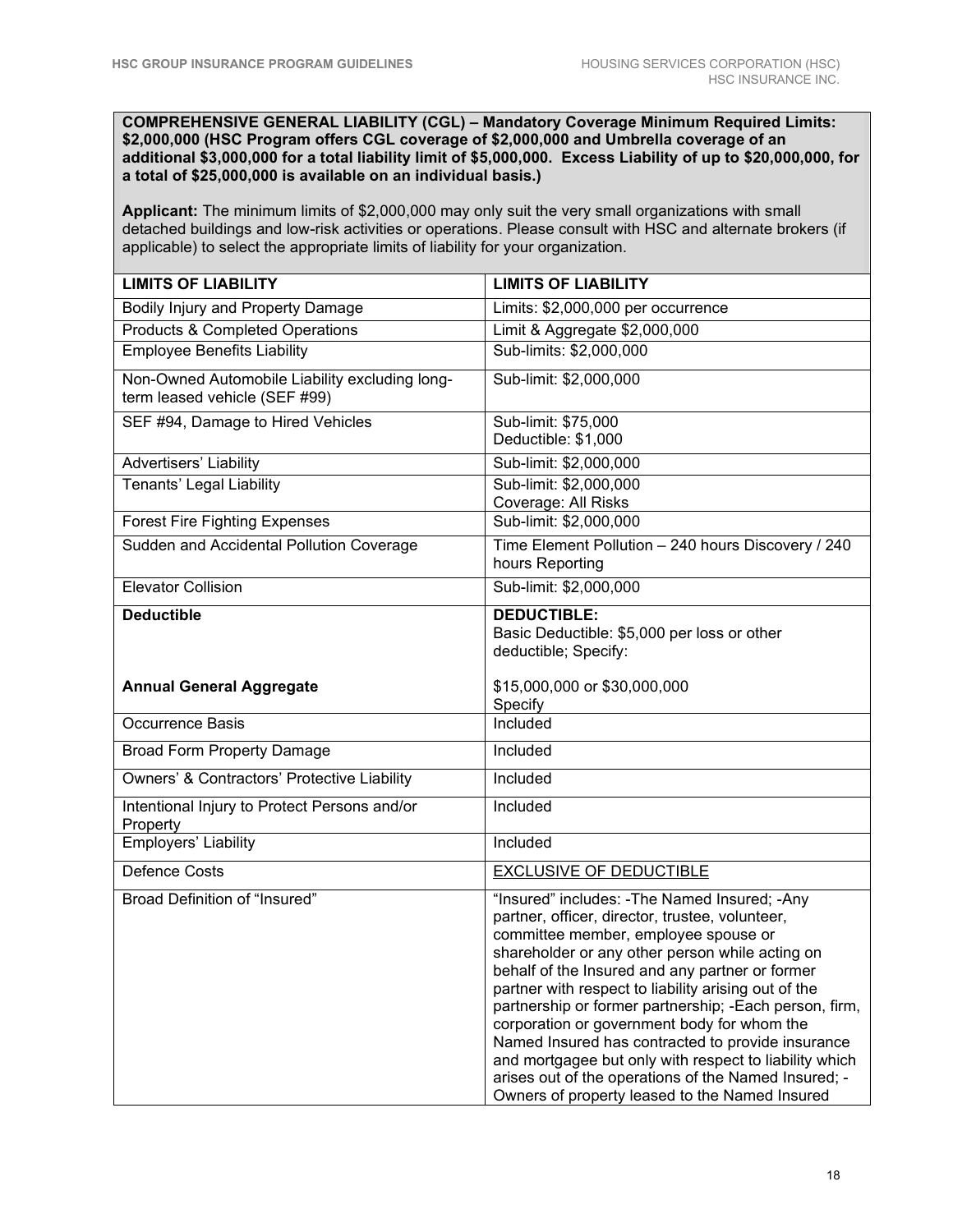| <b>Cross Liability</b>                                                                                                                                                                                                                                                                                                                                                                                                                                  | where the terms of the agreement require the Named<br>Insured to provide insurance on behalf of the owner,<br>but only with respect to liability which arises out of<br>the occupancy by the Named Insured of such<br>property; - Any social or recreational association or<br>club operated for the benefit of the Named Insured's<br>staff and residents and their families and any<br>members while participating in their organized<br>activities; - Any person or firm acting as your real<br>estate manager - Where working arrangements or<br>joint ventures have been made by the Insured with<br>other firms, corporations or individuals, the Insured<br>shall be protected within the terms of this policy for<br>any claim made against the Insured arising directly or<br>indirectly from such arrangements or joint ventures.<br>Included |
|---------------------------------------------------------------------------------------------------------------------------------------------------------------------------------------------------------------------------------------------------------------------------------------------------------------------------------------------------------------------------------------------------------------------------------------------------------|---------------------------------------------------------------------------------------------------------------------------------------------------------------------------------------------------------------------------------------------------------------------------------------------------------------------------------------------------------------------------------------------------------------------------------------------------------------------------------------------------------------------------------------------------------------------------------------------------------------------------------------------------------------------------------------------------------------------------------------------------------------------------------------------------------------------------------------------------------|
|                                                                                                                                                                                                                                                                                                                                                                                                                                                         |                                                                                                                                                                                                                                                                                                                                                                                                                                                                                                                                                                                                                                                                                                                                                                                                                                                         |
| Severability of Interests                                                                                                                                                                                                                                                                                                                                                                                                                               | Included                                                                                                                                                                                                                                                                                                                                                                                                                                                                                                                                                                                                                                                                                                                                                                                                                                                |
| <b>Blanket Contractual Liability</b>                                                                                                                                                                                                                                                                                                                                                                                                                    | Included                                                                                                                                                                                                                                                                                                                                                                                                                                                                                                                                                                                                                                                                                                                                                                                                                                                |
| Physical and Sexual Abuse (physical abuse,<br>physical neglect, emotional abuse, sexual abuse,<br>molestation, sexual harassment and sexual<br>exploitation) Please note: this extension of<br>coverage is optional and is subject to the<br>completion of the "Abuse Protocol Application" and<br>approval by your insurance carrier.                                                                                                                  | Limit & Aggregate \$2,000,000                                                                                                                                                                                                                                                                                                                                                                                                                                                                                                                                                                                                                                                                                                                                                                                                                           |
| <b>Medical Payment</b>                                                                                                                                                                                                                                                                                                                                                                                                                                  | Limit \$2,000,000                                                                                                                                                                                                                                                                                                                                                                                                                                                                                                                                                                                                                                                                                                                                                                                                                                       |
| <b>Contingent Incidental Medical Malpractice</b>                                                                                                                                                                                                                                                                                                                                                                                                        | Included                                                                                                                                                                                                                                                                                                                                                                                                                                                                                                                                                                                                                                                                                                                                                                                                                                                |
| <b>Bodily Injury Definition</b>                                                                                                                                                                                                                                                                                                                                                                                                                         | Includes bodily injury, shock, mental anguish, mental<br>injury, sickness or disease sustained by a person,<br>including incidental medical malpractice Injury.                                                                                                                                                                                                                                                                                                                                                                                                                                                                                                                                                                                                                                                                                         |
| Notice of Cancellation or Non-Renewal                                                                                                                                                                                                                                                                                                                                                                                                                   | 90 days                                                                                                                                                                                                                                                                                                                                                                                                                                                                                                                                                                                                                                                                                                                                                                                                                                                 |
| Non-Owned Watercraft                                                                                                                                                                                                                                                                                                                                                                                                                                    | Maximum 8 metres                                                                                                                                                                                                                                                                                                                                                                                                                                                                                                                                                                                                                                                                                                                                                                                                                                        |
| <b>Restricted Worldwide Territory</b>                                                                                                                                                                                                                                                                                                                                                                                                                   | Included                                                                                                                                                                                                                                                                                                                                                                                                                                                                                                                                                                                                                                                                                                                                                                                                                                                |
| <b>Unintentional Errors and Omissions Clause:</b><br>"Failure of the Insured to disclose all hazards<br>existing as of the inception date of the policy, or<br>improper, or inaccurate, or wrong descriptions of<br>premises, products, contracts or otherwise shall<br>not invalidate or in any way affect the coverage<br>afforded by this policy provided such failure or any<br>error or omission is not intentional."<br>Pesticide Spray Liability | Included<br>Limit: \$1,000,000                                                                                                                                                                                                                                                                                                                                                                                                                                                                                                                                                                                                                                                                                                                                                                                                                          |
|                                                                                                                                                                                                                                                                                                                                                                                                                                                         |                                                                                                                                                                                                                                                                                                                                                                                                                                                                                                                                                                                                                                                                                                                                                                                                                                                         |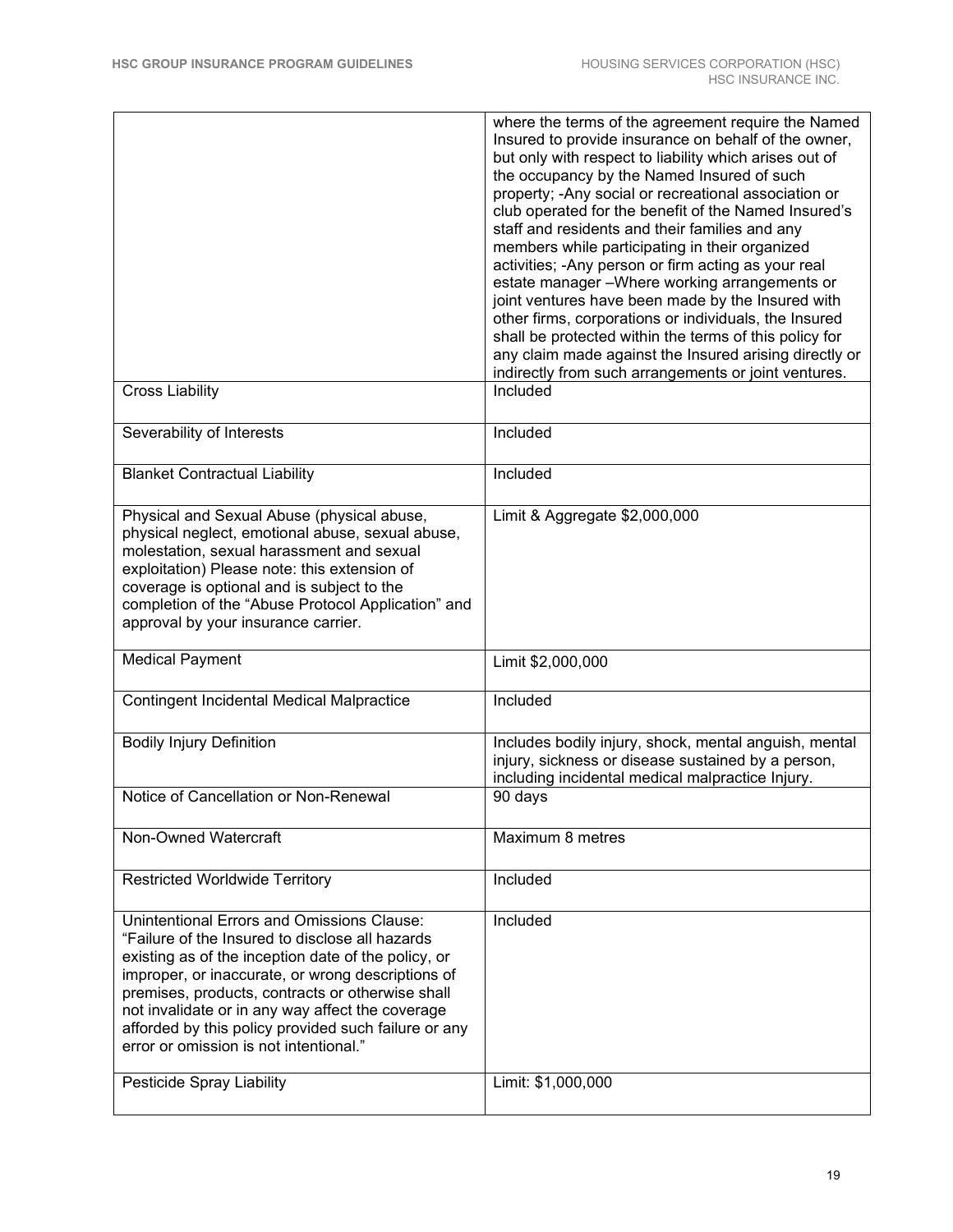| Non-Municipal Water Supply Testing Liability | Any one Accident or Occurrence \$100,000 Annual |
|----------------------------------------------|-------------------------------------------------|
|                                              | Aggregate \$250,000                             |

#### **UMBRELLA LIABILITY – For providers that need a total liability limit of \$5,000,000 Minimum Required Limits: \$2,000,000**

Applicant: The Umbrella Liability Policy offers several advantages over a straight Comprehensive General Liability (CGL) Policy. It provides the following protection:

1) Catastrophic loss protection over various liability policies such as CGL, employers' liability, automobile liability, watercraft & E&O 2) Drop down coverage to replace an underlying policy where limits are exhausted by claim payments

3) First dollar protection for losses not covered by underlying policies and not excluded in the Umbrella policy

| <b>TYPE OF COVERAGE</b>                                                                                                                | <b>DETAILS, LIMITS AND DEDUCTIBLES</b>                                                           |
|----------------------------------------------------------------------------------------------------------------------------------------|--------------------------------------------------------------------------------------------------|
| Umbrella Liability                                                                                                                     | Limits: \$3,000,000 per occurrence \$3,000,000;<br>annual aggregate where applicable             |
| Self-Insured Retention (SIR)                                                                                                           | \$10,000 each occurrence (for claims excluded by<br>underlying policies but covered by Umbrella) |
| Follow-Form Personal and Real Property                                                                                                 | Included                                                                                         |
| Follow-Form Automobile and Non-Owned<br>Automobile                                                                                     | Included                                                                                         |
| Follow-Form Blanket Contractual Liability                                                                                              | Included                                                                                         |
| Follow-Form Employee Benefits                                                                                                          |                                                                                                  |
| Pollution Exclusion except for Hostile Fire                                                                                            | Included                                                                                         |
| <b>Follow-Form Restricted Worldwide Territory</b>                                                                                      | Included                                                                                         |
| Non-Owned Aircraft and Watercraft Liability                                                                                            | Included                                                                                         |
| Where coverage is more restrictive in the Umbrella,<br>the primary wording will apply unless specifically<br>excluded on the Umbrella. | Included                                                                                         |

**DIRECTORS' & OFFICERS' LIABILITY – Mandatory Coverage Minimum Required Limits: \$2,000,000**  Applicant: Consult with HSC and alternate brokers (if applicable) to select suitable limits of liability for your organization and your directors and officers

| <b>TYPE OF COVERAGE</b>                                                                                 | <b>DETAILS, LIMITS AND DEDUCTIBLES</b>                                                                                            |
|---------------------------------------------------------------------------------------------------------|-----------------------------------------------------------------------------------------------------------------------------------|
| LIMITS OF LIABILITY (\$2,000,000 with optional<br>limits of \$3,000,000, \$5,000,000, and \$10,000,000) | <b>D&amp;O LIMITS OF LIABILITY</b><br>Specify limits per claim and annual aggregate:<br><b>Entity Coverage</b><br>Deductible: NIL |
| Pay on behalf of D&O and Corporation                                                                    | Included                                                                                                                          |
| Defence costs                                                                                           | Inclusive in limits                                                                                                               |
| D&O Coverage for wrongful act and statutory<br>liability                                                | Included                                                                                                                          |
| Entity Coverage for wrongful act, and loss/costs<br>where permitted by law to indemnify the D&O         | Included                                                                                                                          |
| Full prior acts                                                                                         | Included                                                                                                                          |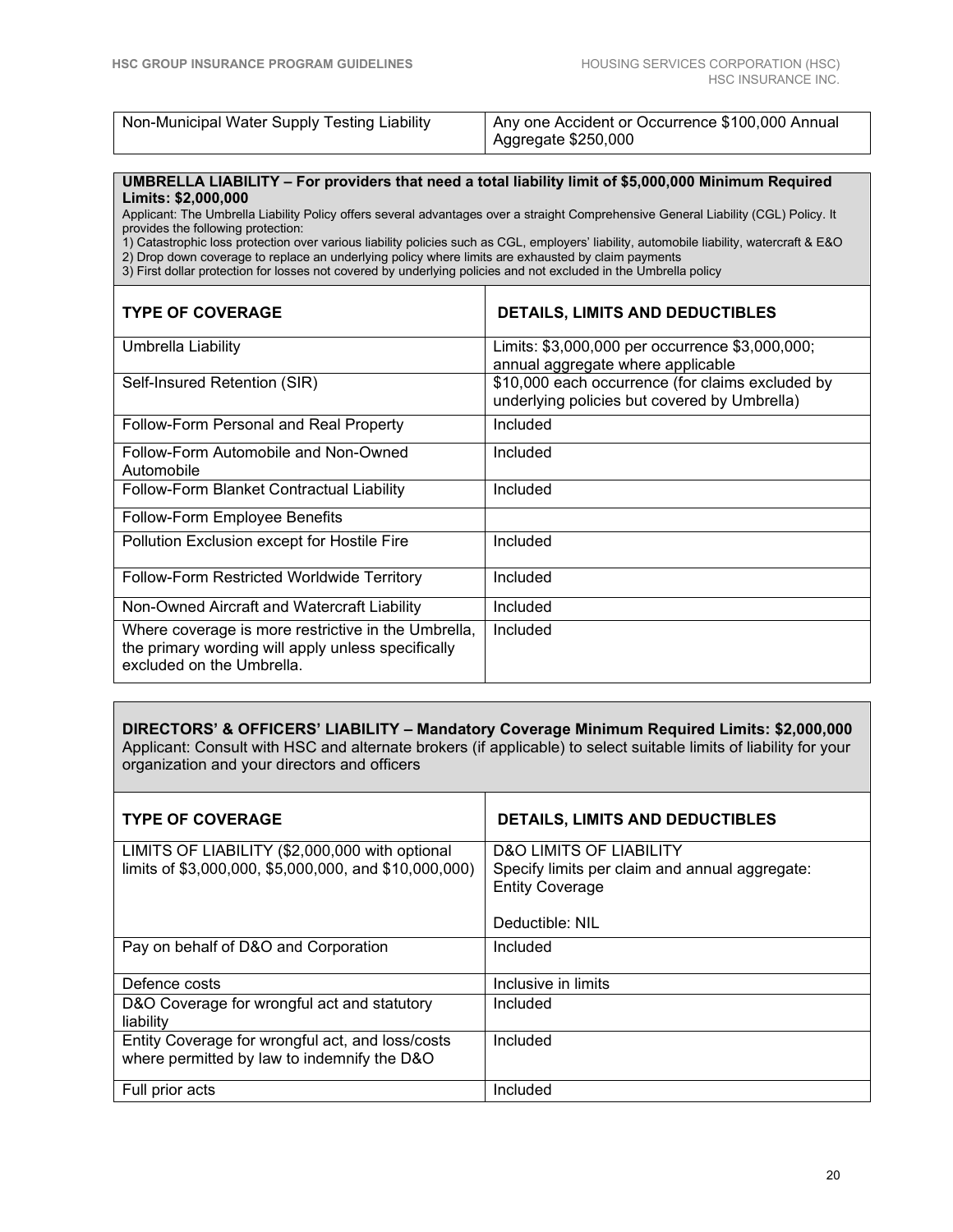| Duty to defend even if groundless, false or<br>fraudulent                                                                                                                                                         | Included                                                                                                                                                                                         |
|-------------------------------------------------------------------------------------------------------------------------------------------------------------------------------------------------------------------|--------------------------------------------------------------------------------------------------------------------------------------------------------------------------------------------------|
| Insured includes past, present and future directors,<br>officers, trustees, employees, volunteers and<br>committee members - spouses covered only if<br>named as a co-defendant in a claim against an<br>insured. | Included                                                                                                                                                                                         |
| Automatic coverage of newly elected or appointed<br>Directors and Officers                                                                                                                                        | Included                                                                                                                                                                                         |
| <b>Fiduciary Liability</b>                                                                                                                                                                                        | Included                                                                                                                                                                                         |
| Limited Outside Directorship at the request of the<br>Corporation subject to request and underwriting                                                                                                             | Specify:                                                                                                                                                                                         |
| Joint Loss Agreement                                                                                                                                                                                              | Included                                                                                                                                                                                         |
| Personal Defence Costs - covers penal defence if<br>charges are laid in Canada and if defence fully<br>succeeds                                                                                                   | Sub-limit: \$500,000 (included in the policy limit)                                                                                                                                              |
| <b>Extended Reporting Period</b>                                                                                                                                                                                  | 12 months for a sliding scale charge from 50% to<br>20% of the expiry premium, if purchased following<br>the first to the fourth year or subsequent consecutive<br>policy issued by the Insurer. |
| Notice of Cancellation                                                                                                                                                                                            | 90 days                                                                                                                                                                                          |
| <b>Punitive Damages</b>                                                                                                                                                                                           | Included                                                                                                                                                                                         |

#### **EMPLOYMENT PRACTISE LIABILITY INSURANCE (EPLI) – Highly Recommended coverage Stand-alone policy or as part of Directors' & Officers' Policy**

**Applicant:** EPLI protects your organization against the rapidly emerging employment-related lawsuits. EPLI policies typically cover "wrongful acts" that include dismissal, breach of employment contracts, violation of employment discrimination laws, failure to employ or promote, negligent evaluation, invasion of privacy and infliction of emotional distress.

Organizations of all sizes are increasingly faces with EPL lawsuits. This coverage is not a Required Coverage but is highly recommended to protect your organization from potential employee lawsuits and high defense costs. If EPLI is provided as an extension of the D&O policy, both the D&O and EPLI coverages will share the same annual aggregate limit of availability.

| <b>LIMITS OF LIABILITY</b><br>Provided as part of the D&O Policy | Included in the D&O Policy                |
|------------------------------------------------------------------|-------------------------------------------|
| Coverage:                                                        | Discrimination (age, race, religion, sex) |
|                                                                  | Sexual Harassment                         |
|                                                                  | <b>Wrongful Termination</b>               |
|                                                                  | Failure to Employ/Promote                 |
|                                                                  | <b>Breach of Employment Contract</b>      |
|                                                                  | <b>Wrongful Discipline</b>                |
|                                                                  | <b>Equal Pay Violations</b>               |
|                                                                  | Deprivation of Career                     |
|                                                                  | Opportunity                               |
|                                                                  | <b>Negligent Evaluation</b>               |
|                                                                  | Invasion of Privacy                       |
|                                                                  | Defamation                                |
|                                                                  | Wrongful Infliction of Emotional Distress |
|                                                                  | Retaliation                               |
|                                                                  | Misrepresentation                         |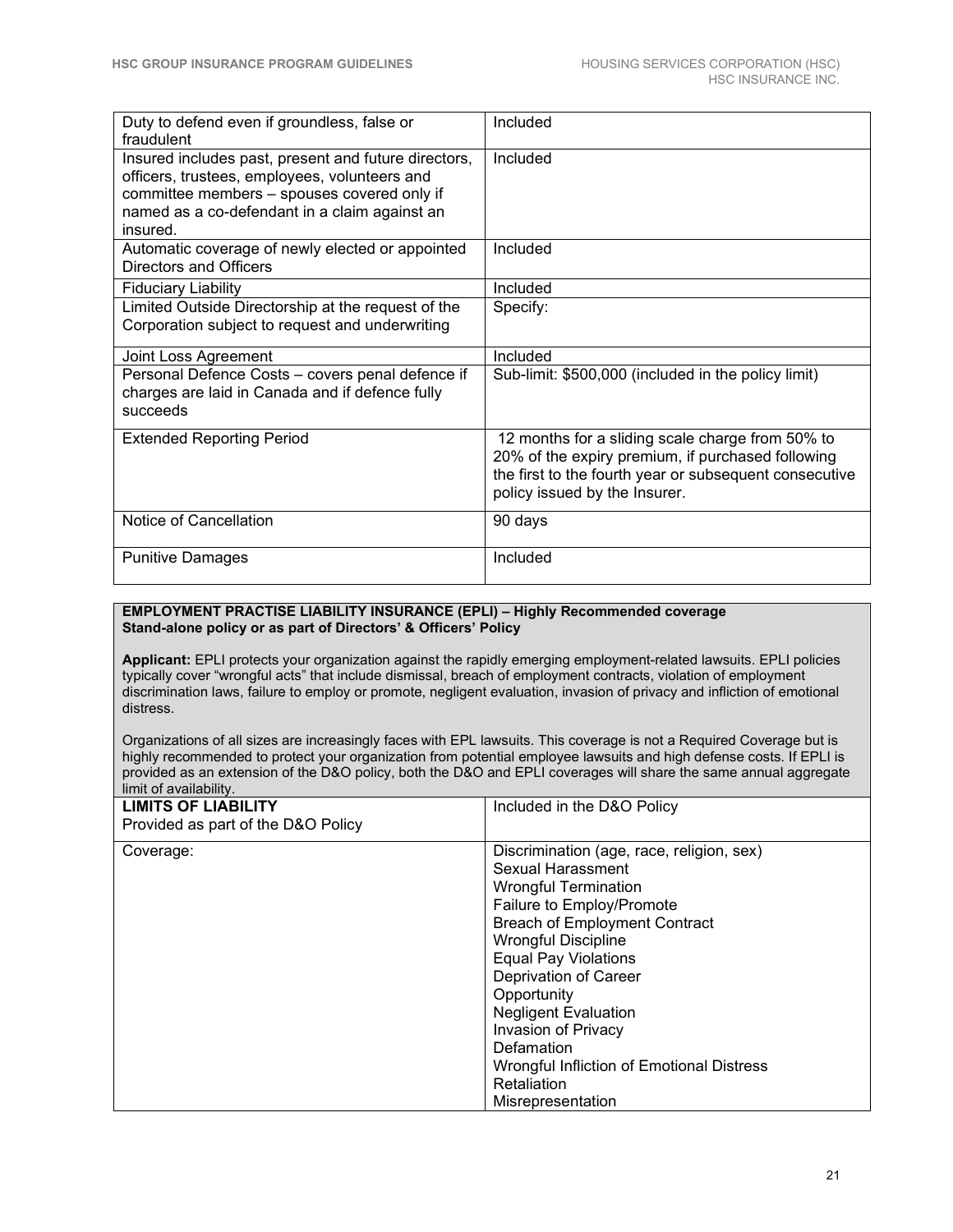## **Mandatory Coverages, where applicable**

| EXCESS LIABILITY - For housing providers seeking limits > \$5,000,000 up to \$20,000,000<br>Excess Liability can be secured via a straight excess of CGL policy, an Umbrella policy or via a stand-alone<br>Excess policy. Under the HSC program Excess Liability coverage is offered on a stand-alone basis through<br>Marsh over the Umbrella coverage.                                                                                                                                                                                                                                                                                                                                                                                                                                                                                                                                                                                                                                                                                                                                                                                                                                                                                                                                                                                                                                              |                                                                                                                                  |  |
|--------------------------------------------------------------------------------------------------------------------------------------------------------------------------------------------------------------------------------------------------------------------------------------------------------------------------------------------------------------------------------------------------------------------------------------------------------------------------------------------------------------------------------------------------------------------------------------------------------------------------------------------------------------------------------------------------------------------------------------------------------------------------------------------------------------------------------------------------------------------------------------------------------------------------------------------------------------------------------------------------------------------------------------------------------------------------------------------------------------------------------------------------------------------------------------------------------------------------------------------------------------------------------------------------------------------------------------------------------------------------------------------------------|----------------------------------------------------------------------------------------------------------------------------------|--|
| <b>TYPE OF COVERAGE</b>                                                                                                                                                                                                                                                                                                                                                                                                                                                                                                                                                                                                                                                                                                                                                                                                                                                                                                                                                                                                                                                                                                                                                                                                                                                                                                                                                                                | DETAILS, LIMITS AND DEDUCTIBLES                                                                                                  |  |
| <b>EXCESS LIABILITY Limits in excess of Primary</b><br>and Umbrella insurance can be purchased through<br>Marsh subject to completion of application form.                                                                                                                                                                                                                                                                                                                                                                                                                                                                                                                                                                                                                                                                                                                                                                                                                                                                                                                                                                                                                                                                                                                                                                                                                                             | Limits:                                                                                                                          |  |
| Coverage                                                                                                                                                                                                                                                                                                                                                                                                                                                                                                                                                                                                                                                                                                                                                                                                                                                                                                                                                                                                                                                                                                                                                                                                                                                                                                                                                                                               | Follow-form Umbrella                                                                                                             |  |
| PROPERTY MANAGERS' ERRORS AND OMISSIONS and MISCELLANEOUS ERRORS AND<br><b>OMISSIONS LIABILITY INCLUDING MEDICAL MALPRACTISE LIABILITY (excluding physicians,</b><br>psychiatrists and nurses) - Mandatory where applicable. Applicant: "Where applicable" means that the<br>housing provider (or a third-party on its behalf) offers the applicable services to others such as property<br>management, counselling, social work, education, medical care, personal care, day care, food catering,<br>etc. This does not include the services provided by others through working arrangements. The General<br>Liability coverage protects you from bodily injury and property damage losses suffered by others resulting<br>from an accident. The Professional Liability or Errors and Omissions Liability coverage protects you from<br>financial or economic losses and also injury suffered by others (without the presence of an accident)<br>caused by your error or omission in performing or failing to perform your professional duties. This coverage<br>can be offered within the CGL policy or as a stand-alone policy. Under the HSC program, E&O and<br>Professional Liability coverages are offered on a stand-alone policy basis.<br>PROPERTY MANAGERS' ERRORS AND OMISSIONS - This coverage is required for Providers who<br>perform property management activities for third parties. |                                                                                                                                  |  |
| <b>TYPE OF COVERAGE</b>                                                                                                                                                                                                                                                                                                                                                                                                                                                                                                                                                                                                                                                                                                                                                                                                                                                                                                                                                                                                                                                                                                                                                                                                                                                                                                                                                                                | <b>DETAILS, LIMITS AND DEDUCTABLES</b>                                                                                           |  |
| LIMITS OF LIABILITY Limits in excess of<br>\$2,000,000 can be purchased through Marsh.<br>Deductible options from \$1,000 to \$10,000                                                                                                                                                                                                                                                                                                                                                                                                                                                                                                                                                                                                                                                                                                                                                                                                                                                                                                                                                                                                                                                                                                                                                                                                                                                                  | LIMITS OF LIABILITY \$2,000,000 any one claim;<br>\$2,000,000 annual aggregate Basic Deductible:<br>\$1,000 or Other, specify \$ |  |
| <b>Basis of Insurance</b>                                                                                                                                                                                                                                                                                                                                                                                                                                                                                                                                                                                                                                                                                                                                                                                                                                                                                                                                                                                                                                                                                                                                                                                                                                                                                                                                                                              | Claims-made                                                                                                                      |  |

| Retroactive Date (subject to underwriting and<br>agreement by the Insurer) | Specify:                                |
|----------------------------------------------------------------------------|-----------------------------------------|
| Provision for Optional Discovery Coverage                                  | One year; subject to additional premium |
| Duty to defend and pay-on behalf of the Insured                            | Included                                |
| Defence costs                                                              | Inside the limits of liability          |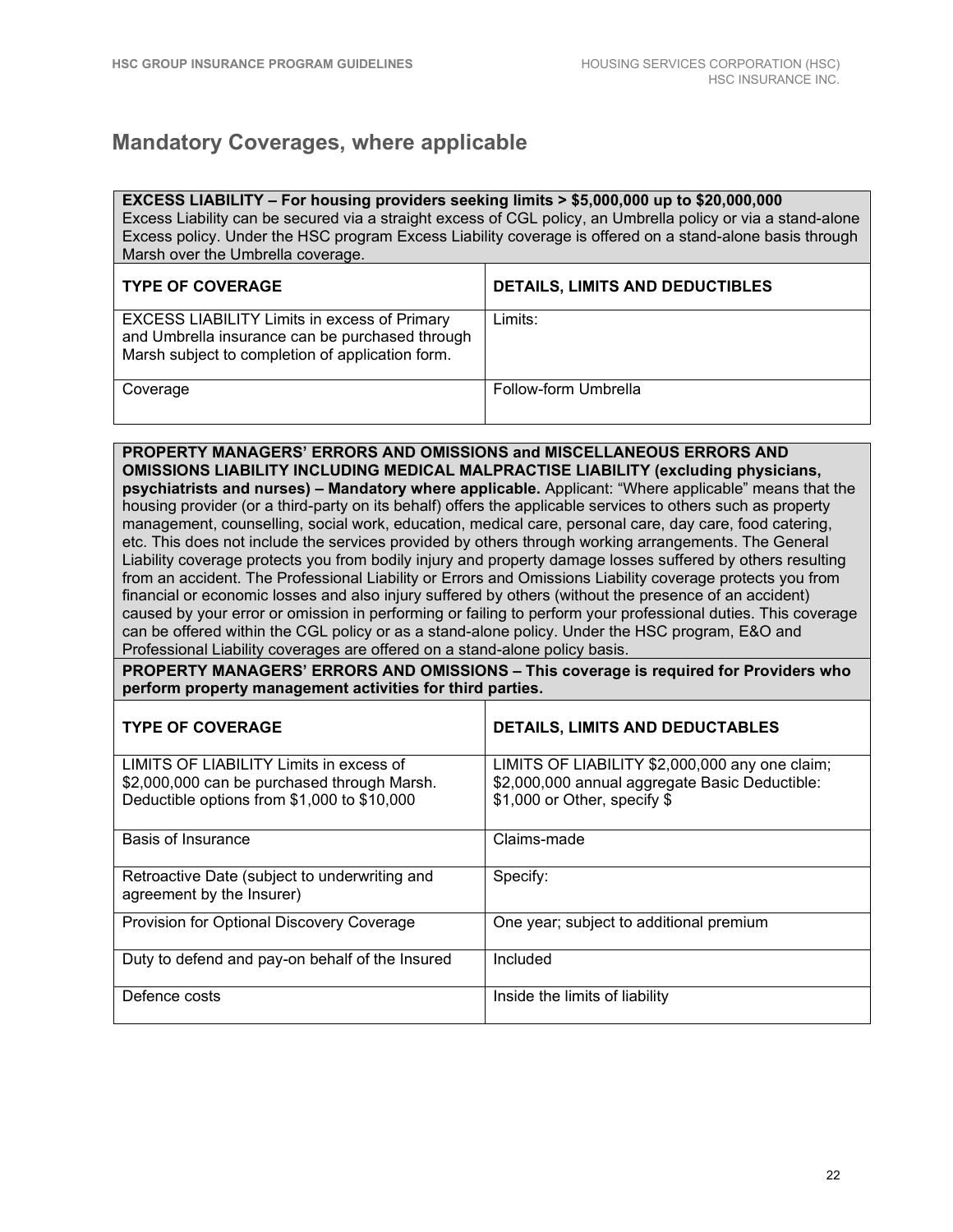| Broad Named Insured including any current or         | Included |
|------------------------------------------------------|----------|
| former partner, executive officer, or director,      |          |
| employees or independent contractors of the          |          |
| Named Insured solely while providing Professional    |          |
| Services on behalf of the Named Insured, and any     |          |
| heirs, executors, administrators, assigns and legal  |          |
| representatives in the event of death, incapacity or |          |
| bankruptcy.                                          |          |
|                                                      |          |

#### **MISCELLANEOUS ERRORS AND OMISSIONS LIABILITY INCLUDING MEDICAL MALPRACTISE LIABILITY (excluding physicians, and psychiatrists) – Mandatory where applicable**

| <b>TYPE OF COVERAGE</b>                                                                                                                | <b>DETAILS, LIMITS AND DEDUCTABLES</b>                                                                                                                                                                                                                                                                                                                                                                                                                                                                                                                                                                                                                                                                                                                                                                                                                                                                                                                                                                                                                                                                                                                                                                                                                                                                                                                                                                                                                                                                                                                                                                                     |
|----------------------------------------------------------------------------------------------------------------------------------------|----------------------------------------------------------------------------------------------------------------------------------------------------------------------------------------------------------------------------------------------------------------------------------------------------------------------------------------------------------------------------------------------------------------------------------------------------------------------------------------------------------------------------------------------------------------------------------------------------------------------------------------------------------------------------------------------------------------------------------------------------------------------------------------------------------------------------------------------------------------------------------------------------------------------------------------------------------------------------------------------------------------------------------------------------------------------------------------------------------------------------------------------------------------------------------------------------------------------------------------------------------------------------------------------------------------------------------------------------------------------------------------------------------------------------------------------------------------------------------------------------------------------------------------------------------------------------------------------------------------------------|
| LIMITS OF LIABILITY Limits in excess of<br>\$2,000,000 can be purchased through Marsh.<br>Deductibles options from \$1,000 to \$10,000 | <b>LIMITS OF LIABILITY</b><br>\$2,000,000 each claim<br>\$2,000,000 annual aggregate<br>Basic Deductible: \$1,000 or Other Deductible: \$                                                                                                                                                                                                                                                                                                                                                                                                                                                                                                                                                                                                                                                                                                                                                                                                                                                                                                                                                                                                                                                                                                                                                                                                                                                                                                                                                                                                                                                                                  |
| Basis of insurance:                                                                                                                    | Claims-made                                                                                                                                                                                                                                                                                                                                                                                                                                                                                                                                                                                                                                                                                                                                                                                                                                                                                                                                                                                                                                                                                                                                                                                                                                                                                                                                                                                                                                                                                                                                                                                                                |
| Definition of Insured:                                                                                                                 | If you are designated in the Declarations as a<br>partnership or joint venture, you are an insured,<br>including your members, your partners, and their<br>spouses, but only with respect to the conduct of your<br>business, but not in their professional capacity as<br>physicians, and psychiatrists. If you are designated in<br>the Declarations as an organization other than a<br>partnership or joint venture, you are an insured. Each<br>of the following is also an insured but only with<br>respect to their duties in the conduct of your<br>business: executive officers, directors, governors,<br>trustees, administrators and members of the named<br>insured's Medical Advisory Boards or Committees.<br>Each of the following is also an insured: -Your<br>employees, other than your executive officers,<br>psychiatrists, or physicians, including but not limited<br>to nurses and technicians, but only for acts within the<br>scope of their employment by you; -All volunteer<br>workers, and assistants, and members of hospital<br>auxiliaries, medical, or other, students, medical<br>personnel and technicians while engaged in research<br>for you regardless of the source of remuneration; -<br>Your legal representative if you die, but only with<br>respect to duties as such. - Any organization you<br>newly acquire or form, other than partnership or joint<br>venture, and over which you maintain ownership or<br>majority interest, will be deemed to be a named<br>insured if there is no other similar insurance available<br>to that organization - Grace period of 90 days. |
| <b>Covered Acts</b>                                                                                                                    | Means legal liability because bodily injury arising out<br>of the rendering of or failure to render, professional<br>services in the practice of the business described in<br>the Declarations.                                                                                                                                                                                                                                                                                                                                                                                                                                                                                                                                                                                                                                                                                                                                                                                                                                                                                                                                                                                                                                                                                                                                                                                                                                                                                                                                                                                                                            |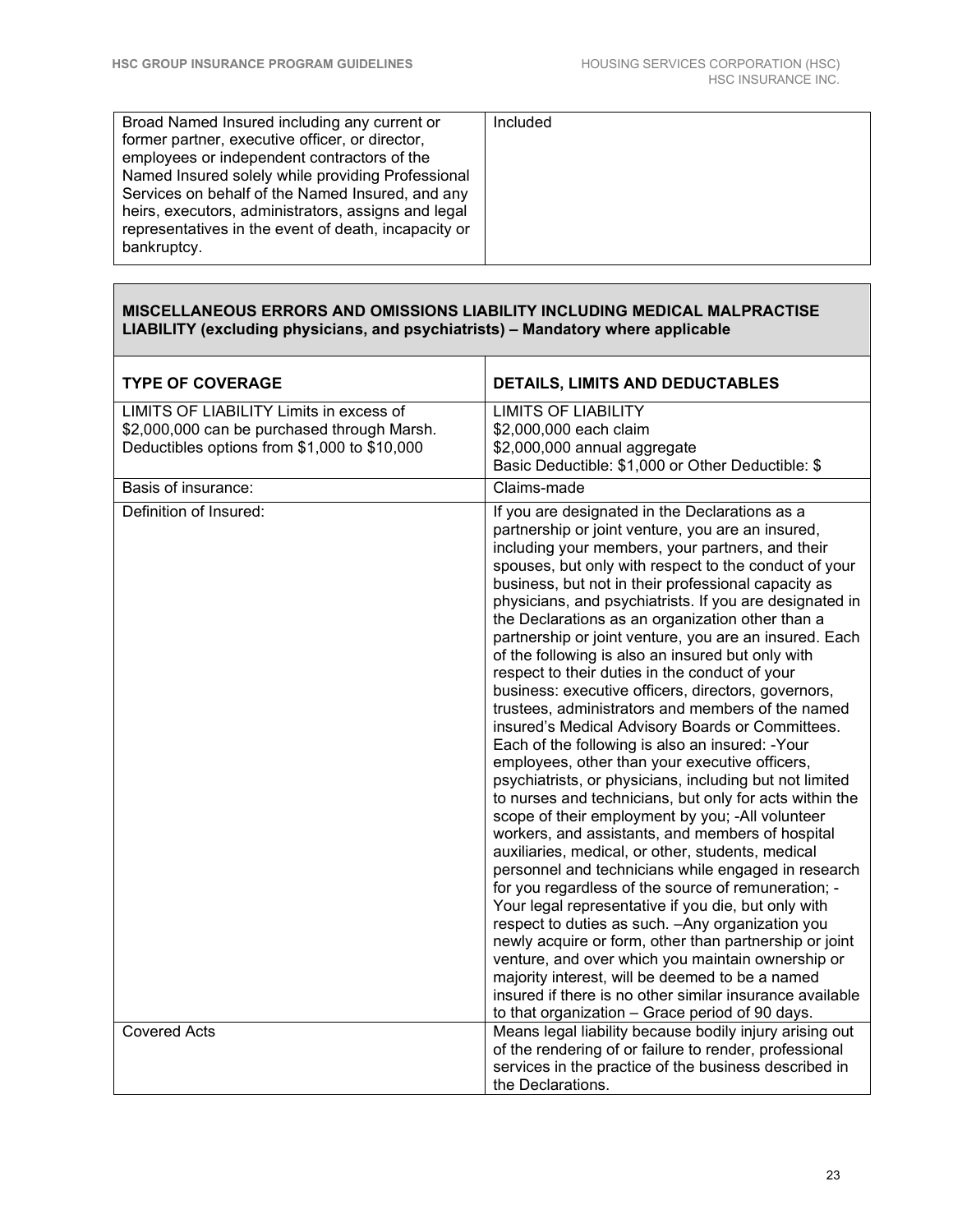| Retroactive Date (subject to underwriting and<br>agreement by the Insurer) | Specify:                                                        |
|----------------------------------------------------------------------------|-----------------------------------------------------------------|
| Provision for Optional Discovery Coverage                                  | One year subject to additional premium                          |
| Duty to defend and Pay-on-behalf of the Insured                            | Included                                                        |
| Defence Costs                                                              | Inside the limits of liability                                  |
| <b>Medical Malpractice</b>                                                 | Available where applicable and declared by housing<br>provider. |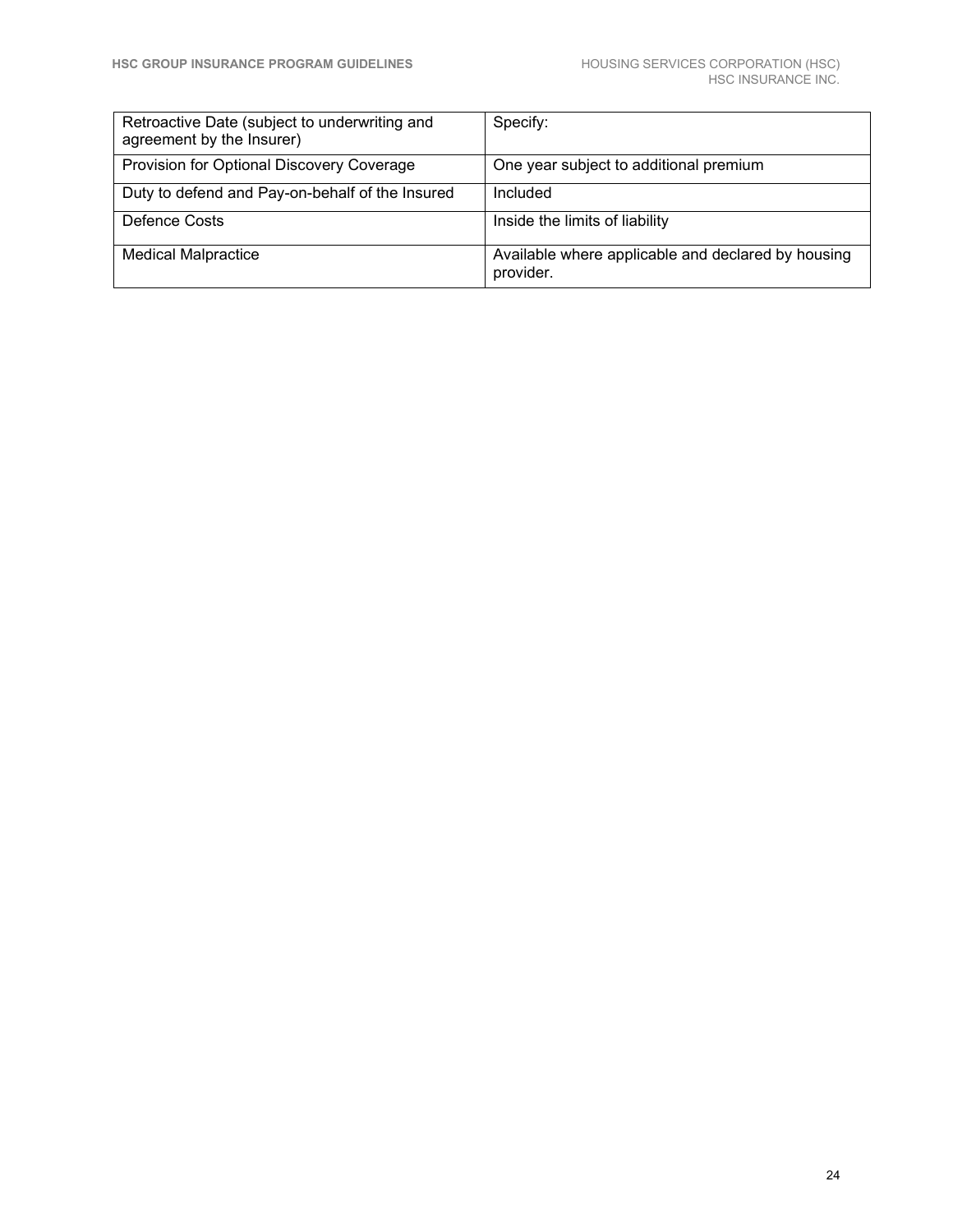## Contact Information

If you have any questions on these guidelines or insurance coverages, please contact:

#### **Jenny Gloria** Senior Manager, Insurance & Risk HSC Insurance Inc. 30 Duncan Street, Suite 501 Toronto, ON M5V 2C3 Phone: 1-866-268-4451 ext. 314 Email: [jgloria@hscorp.ca](mailto:jgloria@hscorp.ca) [www.hscorp.ca](http://www.hscorp.ca/)